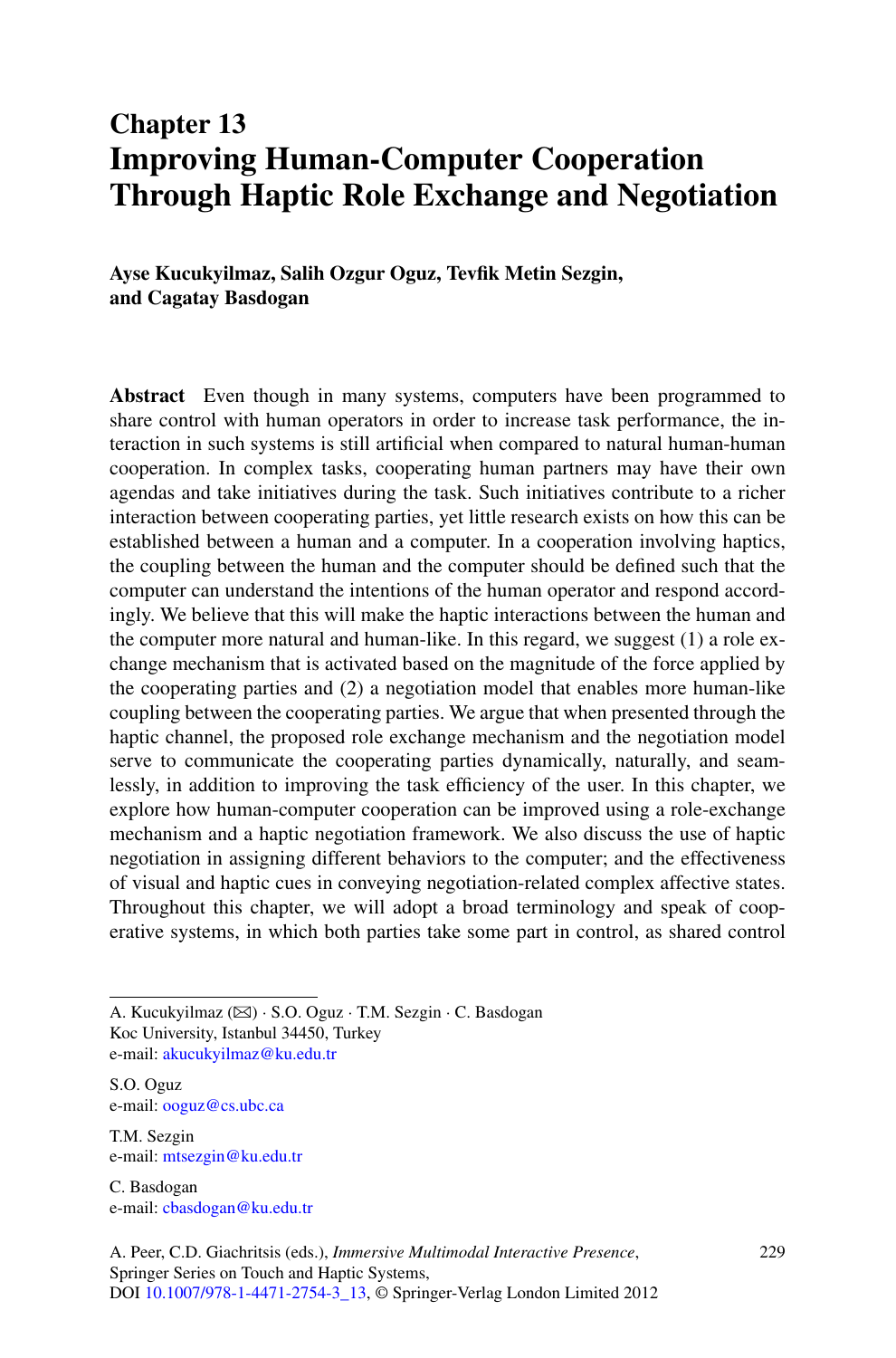schemes, but the term "control" is merely used to address the partners' manipulation capacities on the task.

### **13.1 Introduction**

Haptic cooperation involves the interaction of two parties through the sense of touch. Such interaction is often implemented between humans and between humans and machines in order to create a better sense of immersion. Shared control between a human and a computer evolved from the idea of supervisory control since its emergence in early 1960s [\[1](#page-24-0)]. Supervisory control has been typically used in teleoperation tasks which are difficult to automate. It allows the human operator (the master) to assume the role of the supervisor or the decision maker, while the robot operated by the computer (the slave) executes the task. However, human-human cooperation is far richer and more complex than this scheme, since the exchange of the roles and the control of the parties on the task is dynamic and the intentions are conveyed through different sensory modalities during the execution of the task. Moreover, negotiation is a significant component of interaction in human-human cooperation.

The shared control systems available today for human-computer cooperation possess only a subset of these features (see the review in [\[2](#page-24-1)]). Hence, as cooperative tasks get more complex, such schemes fall short in providing a natural interaction that resembles human-human communication. In order to alleviate this deficiency, a mechanism, where both parties can be employed with different levels of control during the task, is needed. In the last decade, interactive man-machine systems with adjustable autonomy have been developed. Adjustable autonomy is implemented to make teamwork more effective in interacting with remote robots by interfacing the user with a robot at variable autonomy levels  $[3, 4]$  $[3, 4]$  $[3, 4]$  $[3, 4]$ . These autonomy levels imply different role definitions for human and computer partners.

Lately, the notion of exchanging roles also emerged in the context of haptic collaboration. Several groups examined role exchange in human-human collaboration. Nudehi et al. [[5\]](#page-24-4) developed a haptic interface for training in minimally invasive surgery. The interface allowed to shift the "control authority" shared between two collaborating human operators, based on the difference of their actions. Reed and Peshkin [\[6](#page-24-5)] examined dyadic interaction of two human operators in a 1 DOF target acquisition task and observed different specialization behaviors of partners such as accelerators and decelerators. However, they did not comment on the possible reasons or the scheduling of this specialization. Stefanov et al. [[7\]](#page-24-6) proposed executor and conductor roles for human-human haptic interaction. In their framework, the conductor assumed the role of deciding on the system's immediate actions and expressing his/her intentions via haptic signals so that the executor can perform these actions. They proposed a model for role exchange using the velocity and the interaction force. This system is especially interesting in a sense that the parties are required to communicate only through the haptic channel, i.e. the conductor is assumed to express his/her intention by applying larger forces. Also in this work, they examined the phases of interaction that lead to different role distributions. In a recent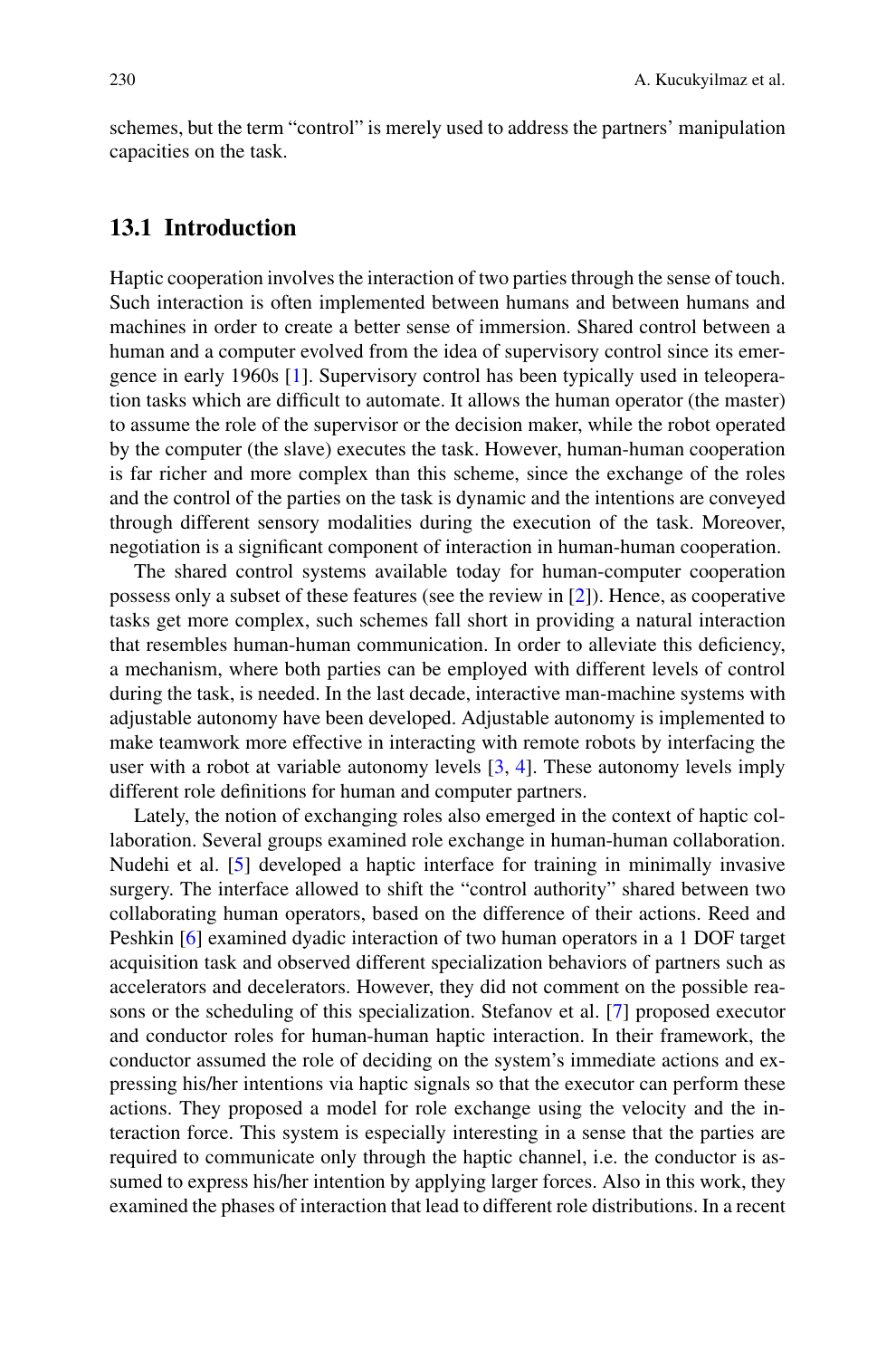paper, Groten et al. [[8\]](#page-24-7) investigated the effect of haptic interaction in different shared decision situations in human-human cooperation, where an operator can choose to agree/disagree with the intention of his/her partner or to remain passive and obey his/her partner in a path following task. They observed that when operators have disagreement in their actions, the amount of physical effort is increased (interpreted as additional negotiation effort) and performance is decreased. They also found that the existence of haptic feedback further increases the physical effort but improves the performance. The findings of this study is in conflict with their previous work in [[9\]](#page-24-8), where haptics increased the effort but provided no performance gains. Even though they conclude that this result might stem from the fact that the former task included no negotiation, their findings are conclusive.

Even though the studies mentioned above presented very important observations regarding human-human interaction, only few groups focused on role definitions and exchange in human-computer interaction involving haptics. Evrard et al. [\[10](#page-25-0)] studied role exchange in a symmetric dyadic task where a human interacts with a computer partner through an object. They allowed the operators to switch between leader and follower roles during the task. In order to describe role exchange for collaborative interaction, they used two functions to model different interaction behaviors. However, they failed to implement a user-centric and dynamic negotiation mechanism to handle the interaction between a human and a computer. Oguz et al. [[11\]](#page-25-1) came up with a haptic negotiation framework to be used in dynamic tasks where a human negotiates with a computer. This framework defined implicit roles in terms of the parties' control levels, and dynamically realized role exchanges between the cooperating parties. They defined two extremes for identifying different roles for sharing control: user dominant and computer dominant control levels. Their haptic negotiation model allowed dynamic and user specific communication with the computer. The role exchanges were performed regarding the magnitude of the force applied by the cooperating parties. The results of this study indicated that the suggested negotiation model introduced a personal and subjectively pleasing interaction model and offered a tradeoff between task accuracy and effort. However, even though they claimed that the framework was built to enable negotiation, their task was strictly collaborative, where the communication addressed a decision making process between the parties rather than negotiation. Additionally, since the users were not informed on the nature of the task that they were performing, the evaluation of the utility of the role exchange mechanism was not feasible.

Table [13.1](#page-3-0) presents a comparison of selected shared control studies that implemented roles as explained within this section. The features of the haptic board game and the haptic negotiation game (explained respectively in Sects. [13.3.1](#page-5-0) and [13.3.2](#page-10-0)) developed by us are included in the last two rows of the table. Both games use the negotiation framework suggested in [[11\]](#page-25-1) and mainly investigates the effectiveness of haptic cues on communication in collaborative or conflicting situations.

Upon close inspection of the table, we observe that half of the tasks in question focus only on human-human interaction, while the remaining realize humancomputer interaction. An immediate examination shows that in all tasks, the parties have a common goal they want to optimize, but only in two (Groten et al. [[8\]](#page-24-7) and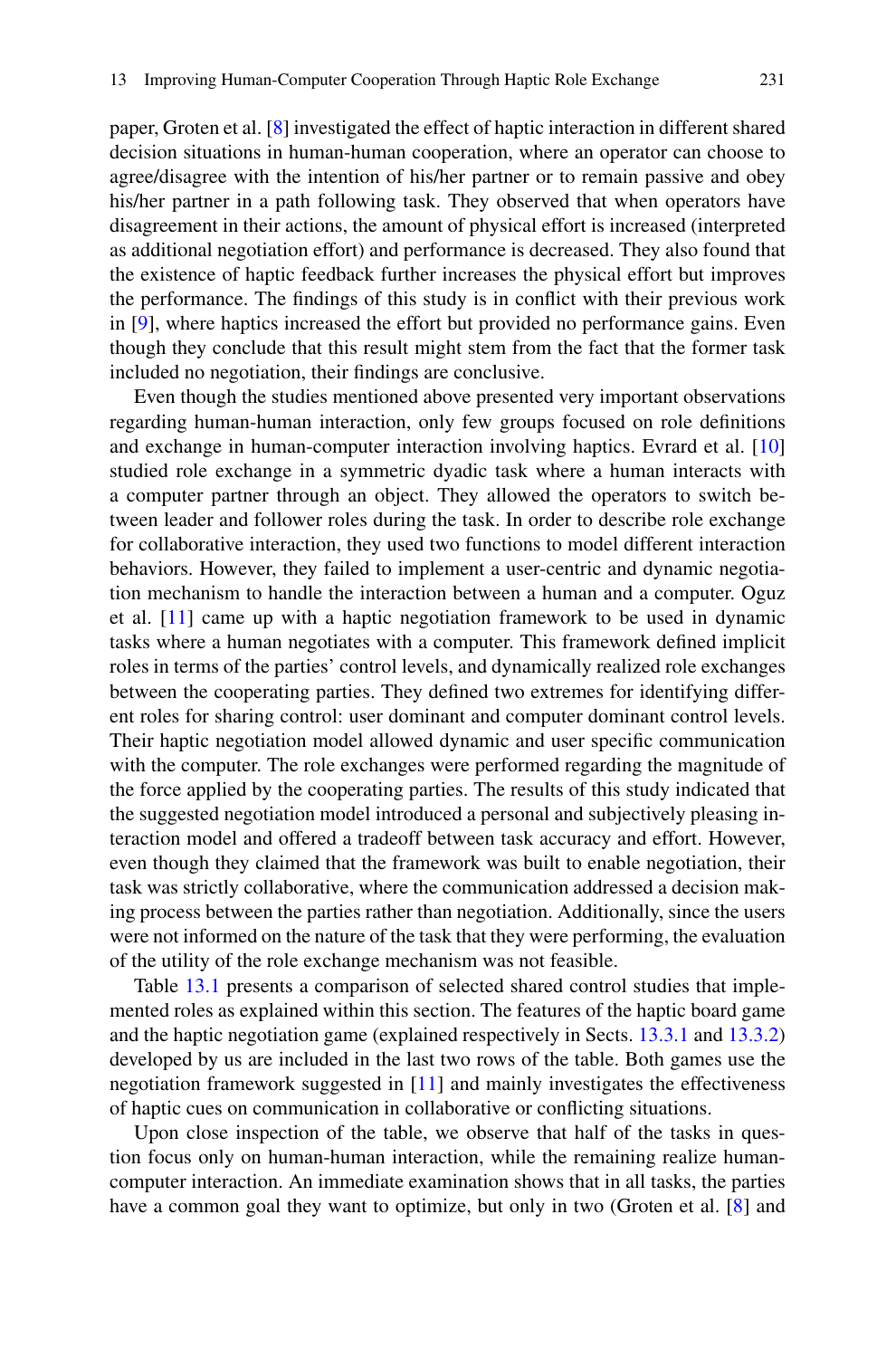|                                 | Human-<br>Computer<br>Interaction Control | Simultaneous<br>Shared | Sequential Common Separate Separate Dynamic<br>Shared<br>Control | Goal | Agendas Roles | Role<br>Exchange |
|---------------------------------|-------------------------------------------|------------------------|------------------------------------------------------------------|------|---------------|------------------|
| Reed &<br>Peshkin $[6]$         | $\times$                                  |                        | $\times$                                                         |      | $\times$      | $\times$         |
| Stefanov<br>et al. $[7]$        | $\times$                                  |                        | $\times$                                                         | ✓    | $\times$      |                  |
| Groten<br>et al. $[8]$          | $\times$                                  |                        | $\times$                                                         |      |               |                  |
| Evrard<br>et al. $[10]$         |                                           |                        | √                                                                |      | $\times$      | $\times$         |
| Kucukyilmaz<br>et al. $[12]$    |                                           | X                      | √                                                                |      | $\times$      |                  |
| Oguz et al. $[13]$ $\checkmark$ |                                           |                        | $\times$                                                         |      |               | $\times$         |

<span id="page-3-0"></span>**Table 13.1** A comparison of several shared control tasks implemented in the recent literature

Oguz et al. [\[13](#page-25-3)]), they have separate agendas. Also it can be seen in columns 2 and 3 that only Evrard et al. [[10\]](#page-25-0) implemented a shared control scheme that is both simultaneous and sequential, $<sup>1</sup>$  $<sup>1</sup>$  $<sup>1</sup>$  however a dynamic role exchange between the cooperating</sup> parties has not been considered as it is done in Kucukyilmaz et al. [[12\]](#page-25-2).

Specifically, this chapter aims to present a perspective to build more natural shared control systems for human-computer cooperation involving haptics. We suggest that a cooperative haptic system will be more effective if the human's and the computer's levels of control are dynamically updated during the execution of the task. These control levels define states for the system, in which the computer's control leads or follows the human's actions. In such a system, a state transition can occur at certain times if we determine the user's intention for gaining/relinquishing control. Specifically, with these state transitions we assign certain roles to the human and the computer. Also, we believe that only by letting the computer have a different agenda than that of the user's, we can make emotional characteristics of touch transferred to the human participant.

<span id="page-3-1"></span>In this sense, this chapter gives details on the proposed haptic negotiation model and presents two applications we have developed earlier to investigate how this model can be used to realize natural collaboration and adapted to systems where the computer is programmed to display different behaviors when interacting with the user. In the next section, we present the haptic negotiation model we introduced in [[11\]](#page-25-1) in its general form. In Sects. [13.3.1](#page-5-0) and [13.3.2,](#page-10-0) we present two games; one for demonstrating the effectiveness of the proposed haptic role exchange mechanism [[12\]](#page-25-2), and the other for demonstrating the use of the proposed haptic negoti-

<sup>&</sup>lt;sup>1</sup>A general categorization of shared haptic interaction, which is similar to Sheridan's classification, talks about "*simultaneous*" versus "*sequential*" haptic manipulation classes [[14\]](#page-25-4). In simultaneous haptic manipulation, both parties can actively control the task concurrently, whereas in sequential manipulation, they take turns in control.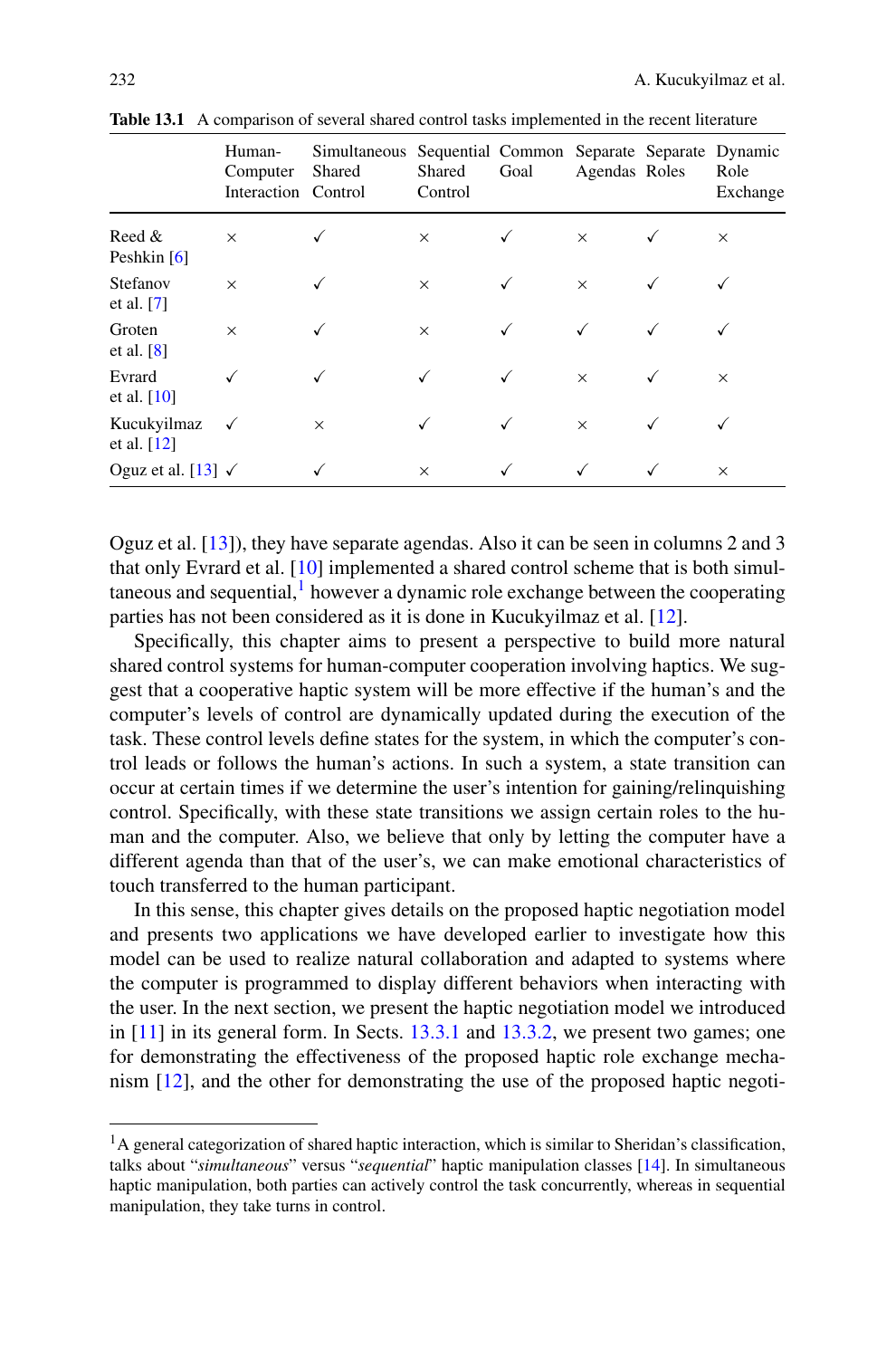<span id="page-4-0"></span>

ation model to assign different behaviors to the computer [\[13](#page-25-3)]. Finally Sect. [13.4](#page-15-0) summarizes our results and Sect. [13.5](#page-23-0) presents conclusions.

# **13.2 Haptic Negotiation Model**

The proposed negotiation model in its general form is sketched in Fig. [13.1](#page-4-0). This model is developed to let the human and the computer participants interact to move a virtual object via a spring-damper system governed by three interface points that act like massless particles. The human and the computer basically interface with the system through individual interface points, which are labeled as HIP (user's Haptic Interface Point) and CIP (Computer's Interface Point) in the figure. These two points are interconnected at a negotiated interface point (NIP), which directly pulls the object towards itself, so that the control is shared between the parties. This system facilitates the operation of assigning different roles (i.e. control levels) to the parties by changing the stiffness and damping coefficients of the system (represented respectively by  $K_p$  and  $K_d$  values in the figure).  $K_{p,ON}$  affects how much the manipulated object is diverted from the negotiated path. The human and the computer are granted different levels of control on the game by changing the stiffness coefficients between CIP and NIP ( $K_{p,CN}$ ) and between HIP and NIP ( $K_{p,HN}$ ), as depicted on the figure. If  $K_{p,CN}$  and  $K_{p,HN}$  have equal value, the computer and the user will have equal control on the game. The computer will be the dominant actor within the game if  $K_{p,CN}$  has a larger value, and vice versa, the user will be dominant if  $K_{p,HN}$  is larger.

The negotiation model can be used to realize decision making and negotiation. By dynamically shifting the stiffness of the system in favor of the user or the computer, we can also realize a smooth and natural transition between different roles for the parties. Also programming the computer to execute different behaviors is straightforward because of the disjoint nature of the model and the operations of the parties. This way, a richer interaction can be achieved between the human and the computer. Since a human being will possess a variety of different behaviors and realize many negotiation processes in a dynamic task, using such a model is not only beneficial, but also necessary to come up with a natural human-like communication.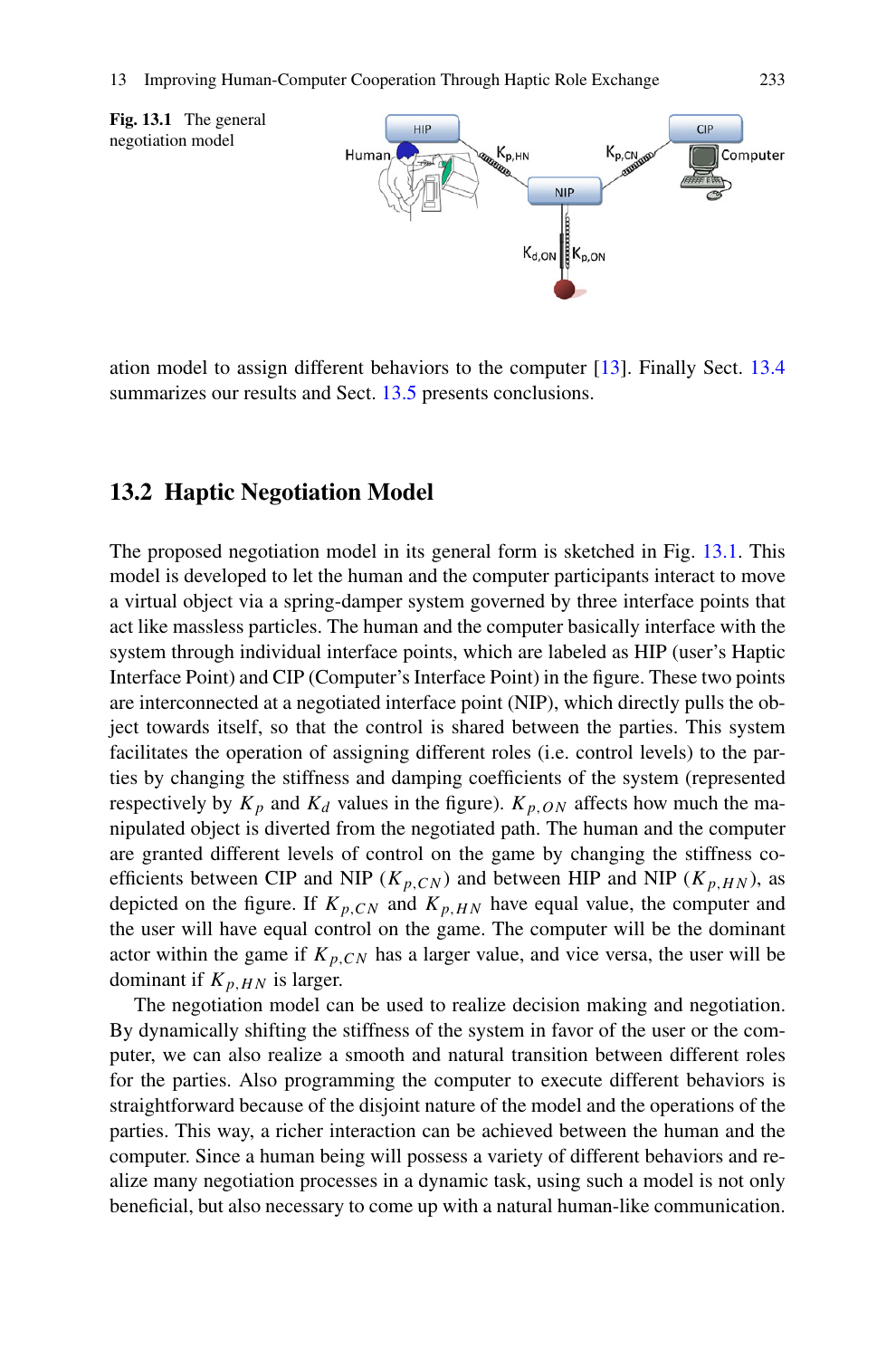## **13.3 Applications, Design Approach, and Experiments**

In this section, we will present two applications through which we displayed the utility of the negotiation model on different cooperative schemes. Section [13.3.1](#page-5-0) presents the haptic board game as presented in [[12\]](#page-25-2). In that study, we extended the work presented in [\[11](#page-25-1)] to illustrate that when the users are instructed on how to use the role exchange mechanism, task performance and efficiency of the user are improved in comparison to an equal control guidance scheme. We also augmented the system with informative visual and vibrotactile cues to display the interaction state to the user. We showed that such cues improve the user's sense of collaboration with the computer, and increase the interaction level of the task.

<span id="page-5-0"></span>Section [13.3.2](#page-10-0) introduces the haptic negotiation game as presented in [[13\]](#page-25-3). In the haptic negotiation game, the computer is programmed to display different behaviors, competitive, concessive, and negotiative; and the extent to which people attributed those behaviors to the computer is investigated. We observed that the users can more successfully identify these behaviors with the help of haptic feedback. Moreover, the negotiative behavior of the computer generates higher combined utility for the cooperating parties than that of the concessive and competitive behaviors. However, there is a trade-off between the effort made by the user and the achieved utility in negotiation.

# *13.3.1 Haptic Board Game*

In order to create a collaborative virtual environment, we implemented the negotiation model and the role exchange mechanism on top of a haptic guidance system in a complex and highly dynamic interactive task [[12\]](#page-25-2). Our task is a simple board game in a virtual environment, in which the user controls the position of a ball with the help of a SensAble Technologies PHANTOM® Premium haptic device to hit targets on a flat board. The board is tilted about *x* and *z* axes as a result of the movement of the ball, and the user is given haptic feedback due to the dynamics of the game.

### **Rules and Design Considerations**

Figure [13.2](#page-6-0) presents a screenshot of the board game. The board employs a ball and four cylinders. Each cylinder is imprisoned in between two pits which diagonally extend towards the center of the board. The aim of the game is to move the ball to hit the target cylinder and wait on it to the count of 10. The users are asked to perform the task in minimum time and to avoid falling into the pits lying on the left and right side of each cylinder. The pits serve as penalty regions within the game. If the ball falls in a pit, a fault occurs, all acquired targets are canceled, and the timer runs faster as long as the ball is in the pit. Hence, the faults impair the final score of the users. To leave the pit, the user should move the ball towards the entrance of the pit.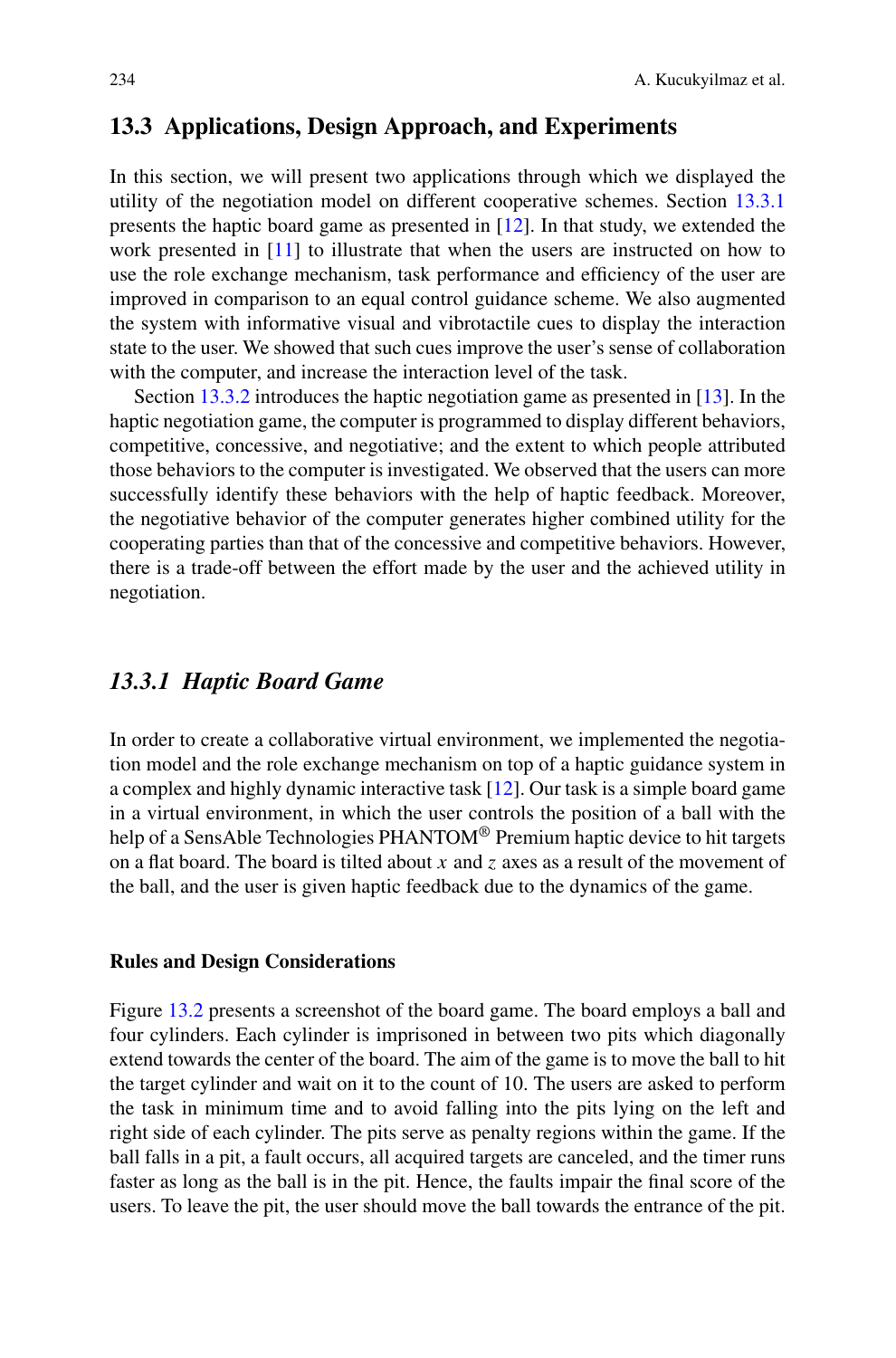<span id="page-6-1"></span><span id="page-6-0"></span>

Since precision is required to avoid pits, we assumed that the users would benefit from computer guidance especially when they are within the pits. A preliminary investigation of the users' role exchange patterns confirmed this assumption, such that the users indeed requested computer guidance in these regions.

At the start of each game, all but the first target cylinder are colored in grey. The target cylinder is highlighted in green color. When the user hits the target, it turns red and a new target is automatically selected and colored accordingly. In Fig. [13.2,](#page-6-0) the cylinder in the upper right corner of the board is previously hit, whereas the target cylinder lies at the lower right corner. The remaining two cylinders are unhit.

The negotiation model used in the haptic board game is sketched in Fig. [13.3.](#page-6-1) A spring and a damper is added to the system to implement a PD (Proportional-Derivative) control algorithm [[15\]](#page-25-5) that lets the computer move the ball towards the targets when it is granted control. The user is presented with force feedback due to the tilt of the board and the guidance provided by the computer if available.

Since the underlying system is highly dynamic, a sophisticated mechanism is required to realize the role exchanges. Hence, we implemented a dynamic role exchange mechanism on top of the board game to allow computer guidance. This

 $K_{p,CT}$ mmmm

 $K_{d,CT}$ 

arge

CiP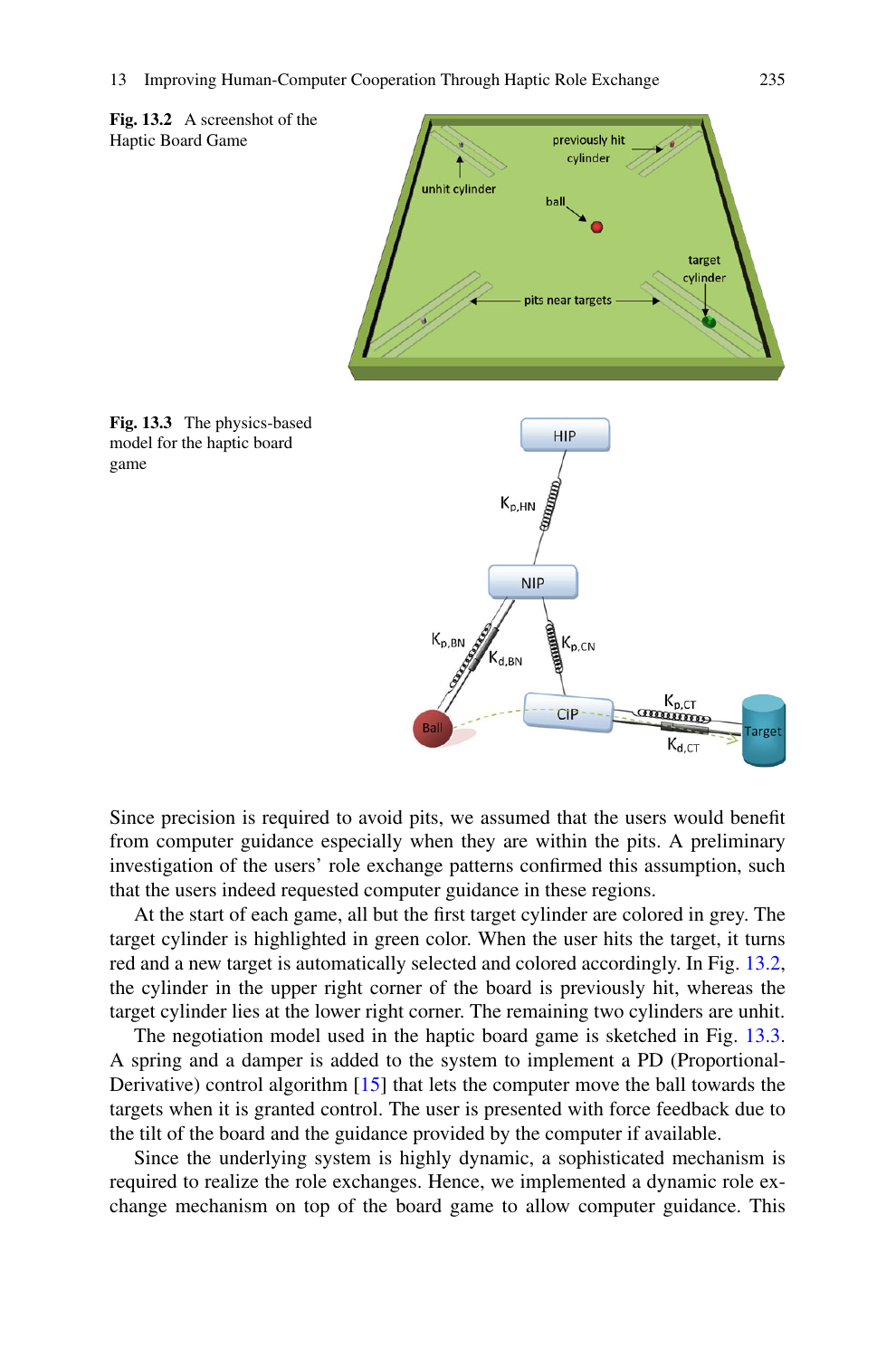

<span id="page-7-0"></span>Fig. 13.4 The state diagram defining the role exchange policy

mechanism allows the user to communicate with the computer dynamically through the haptic channel to realize role exchange using a four-state finite state machine as shown in Fig. [13.4](#page-7-0). The finite state machine realizes a smooth transition during the exchange of roles. Initially the computer determines thresholds based on the user's average force profile to assign roles to each entity. It is assumed that the user is trying to initiate a role exchange whenever the magnitude of the force (s)he applies is above an upper threshold or below a lower threshold for over a predetermined amount of time. These threshold values are calculated using the average force profile of the user, i.e. the user's average forces and the standard deviation of these forces, and are adaptively updated during the course of the game. In Fig. [13.4,](#page-7-0) *Fuser* denotes the instantaneous force applied by the user.  $\tau_{Th,L}$  and  $\tau_{Th,L}$  refer to the personalized lower and upper threshold values for initiating state transitions.

The states of the finite state machine also define the interaction states within the system. Initially the system is in the state S1 (*human control*), in which the user controls the ball on his/her own. When the user tries to get assistance, we assume that (s)he will stay below the calculated lower threshold value for more than 90% of the last 500 milliseconds. In this case, the system enters the state S2 (*control transfer to computer*), in which the computer gradually takes control until it gains full control of the ball. The state will automatically change from the state S2 to S3 (*computer control*) after 1000 milliseconds. A similar scenario is also valid when the user decides to take over control, so that a series of state transitions will occur from the state S3 to the state S4 (*control transfer to human*) and the state S1 in succession.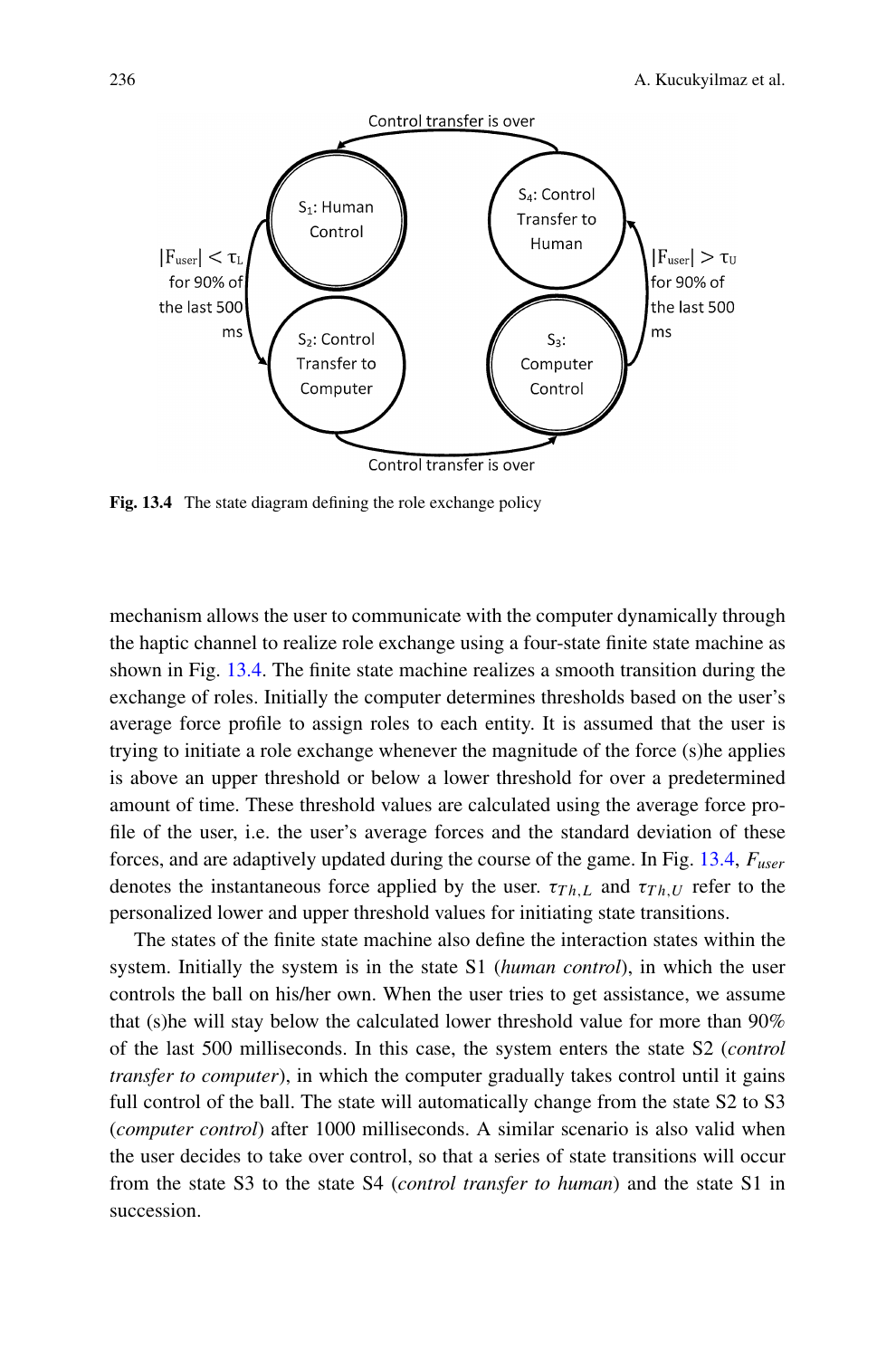<span id="page-8-0"></span>

### **Augmenting Sensory Elements**

We also augmented our system with additional visual and vibrotactile cues to display the control state to the users. These cues are meant to make the role exchange process more visible, hence we chose to present all cues simultaneously, so that by acquiring the same information through multiple resources, the information processing is facilitated more effectively for the users.

**Visual Cues** Two icons are displayed above the board to represent the control levels possessed by the human and the computer as exemplified in Fig. [13.5](#page-8-0). The icons grow and shrink gradually to simulate the state transitions that take place when parties exchange roles. The larger icon demonstrates the party that holds a greater level of control on the movement of the ball. For instance, in Fig. [13.5\(](#page-8-0)a), the system is in human control state since the icon for the human (on the right) has maximum size. Similarly, in Fig. [13.5\(](#page-8-0)b), the computer holds control because its icon (on the left) is larger.

**Vibrotactile Cues** Two different vibrotactile cues are used to signal the state transitions within the system:

*Buzzing* is presented to the user to signal the initiation of a role exchange. We implemented buzzing as a high frequency vibration (100 Hz) presented through the haptic device.

*Tremor* is displayed to the user to imitate the hand tremor of the collaborating entity that the user is working with. The tremor effect is generated by varying the frequency (8–12 Hz) and amplitude of the vibrotactile signal when the computer has full control.

### **Experimental Design**

In order to investigate the effect of role exchange on collaboration, we tested four conditions with the haptic board game:

- **No Guidance (NG):** The user plays the game without any computer assistance to control the ball position on the board.
- **Equal Control (EC):** The user and the computer share control equally at all times to move the ball.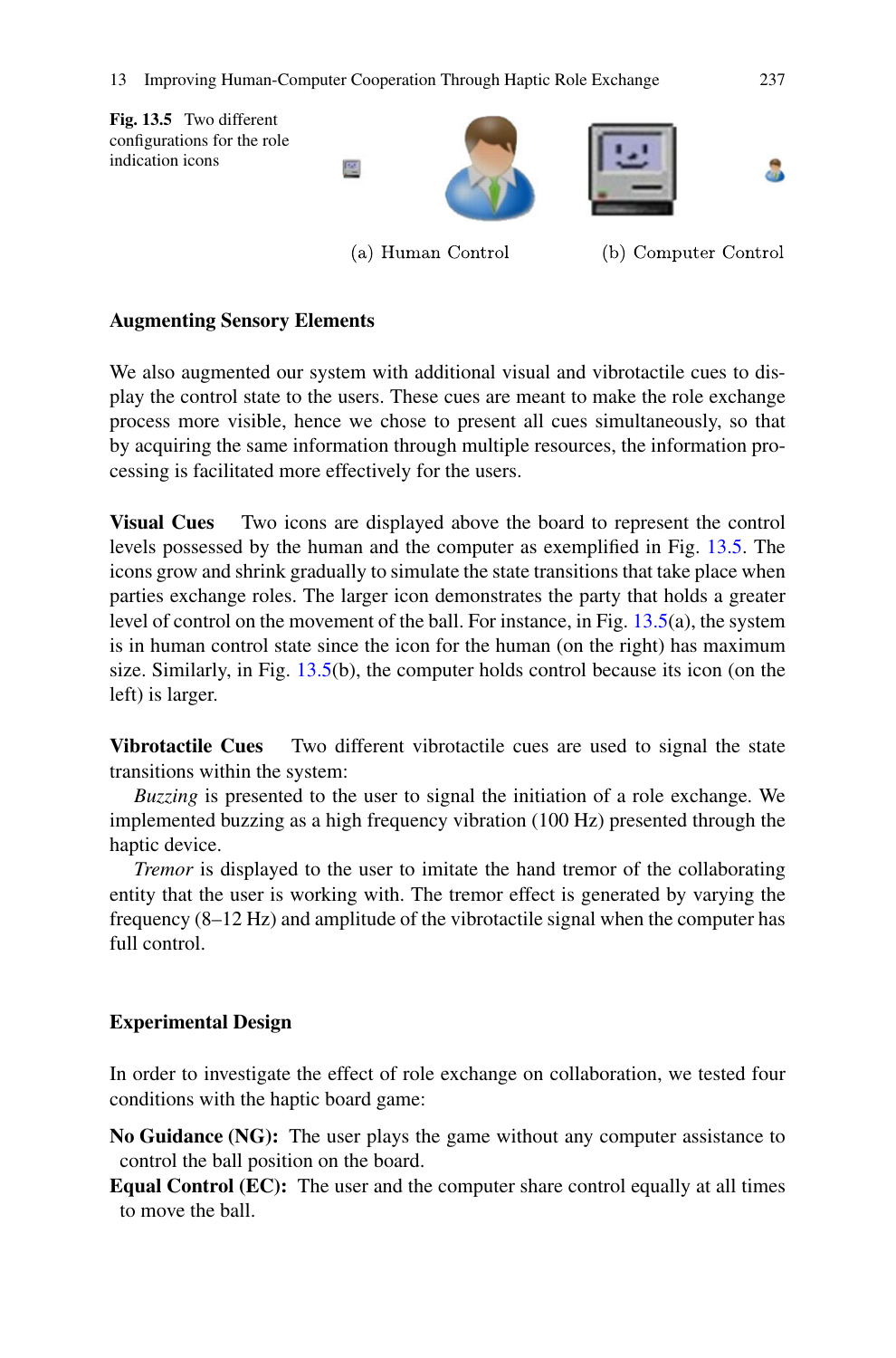- **Role Exchange (RE):** At any point during the game, the user can hand/take over the control of the ball to/from the computer, by altering the forces (s)he applies through the haptic device.
- **VisuoHaptic Cues (VHC):** As in RE condition, the user decides to hand/take over the control of the ball to/from the computer. Also, role indication icons, buzzing, and tremor will be displayed to the user to inform her/him about the state of control during the game.

30 subjects (9 female and 21 male), aged between 21–28, participated in our study. A within subjects experiment, in which each subject experimented all four conditions in a single day, is conducted. An experiment consisted of an evaluation and a post-evaluation session. In the evaluation session, the subjects played the haptic board game 5 times successively in each condition. We presented NG condition at the beginning of each experiment as a baseline condition. Afterwards, we presented the guidance conditions EC, RE, and VHC. However, in order to avoid learning effects, the conditions were permuted and 5 subjects were tested in each of the six permutations of three guidance conditions. The subjects were given detailed information about the conditions and instructed on how to use the underlying role exchange mechanism when applicable. In order to avoid any perceptual biases, instead of naming the conditions, the subjects were shown aliases such as Game A, B, and C. After the evaluation session, the post-evaluation session was started, in which the subjects played under each condition once (i.e. one trial only).

#### <span id="page-9-0"></span>**Measures**

**Quantitative Measures** In each trial, we collected the task completion time and the number of faults the user makes, as measures of task performance. Task completion time is recorded in milliseconds. The number of faults is the count of times that the user falls into a pit during a trial. A penalized completion time is computed such that in case of faults, i.e. when the user falls into a pit, the timer is iterated 10 times faster. Hence, the penalized completion time is greater than completion time unless the user completes the game without any faults.

Additionally, we calculated the energy spent by the user during the trial to represent the physical effort (s)he spends in competing the task. This energy is calculated by the dot product of the displacement of HIP and the force exerted by the spring located between NIP and HIP as:

$$
energy = \int_{P_H} |F_{HIP} \cdot dx_{HIP}|,
$$

where  $P_H$  is the path traversed by HIP during the trial,  $F_{HIP}$  is the force exerted by the spring between HIP and NIP, and  $x_{HIP}$  is HIP's position.

Along with the user's energy requirement, we calculated the work done by him/her on the ball. The work done on the ball is computed regarding the displace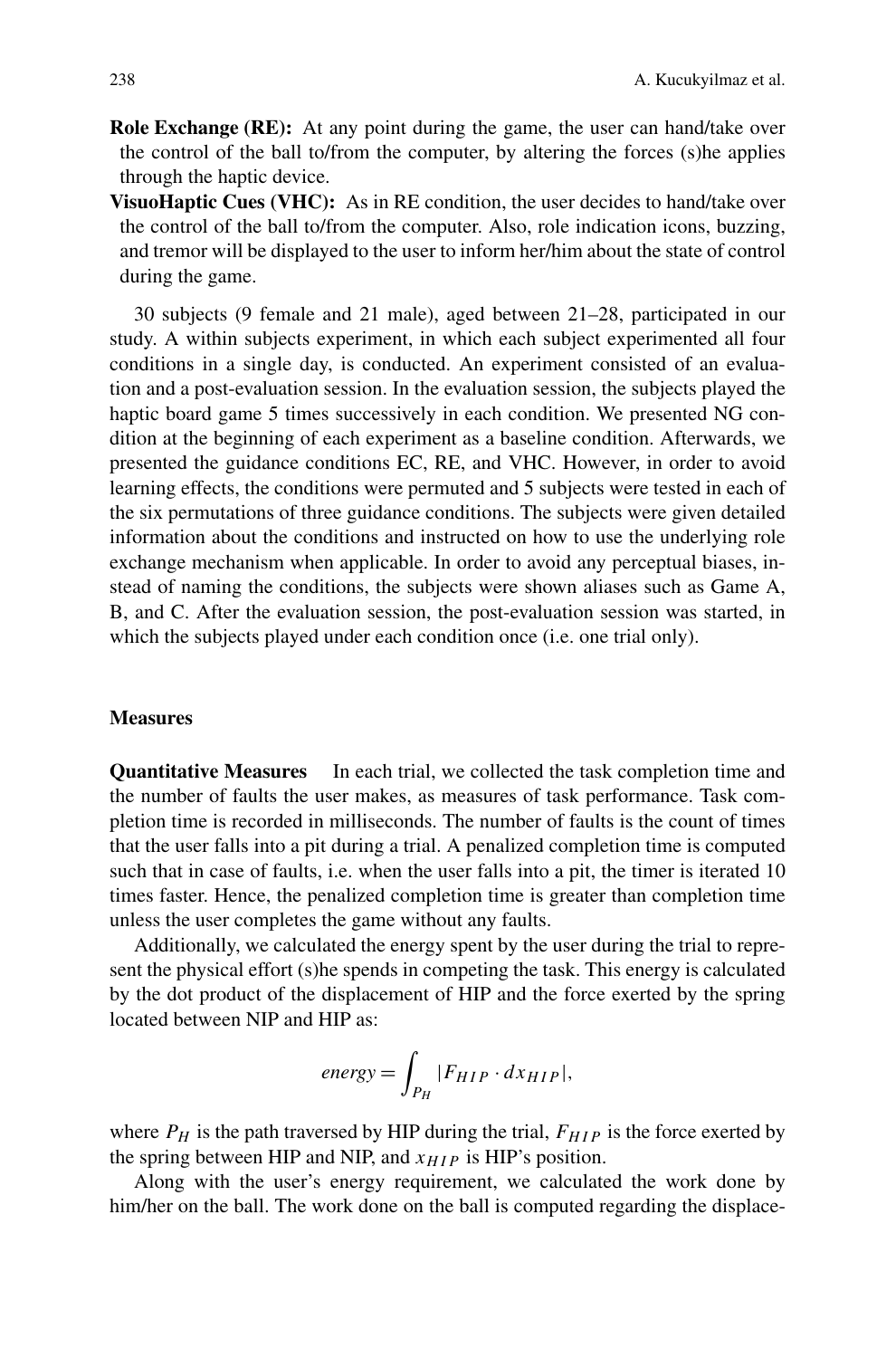ment of the ball and the force acting on the ball due to the user's actions:

$$
work = \int_{P_B} |F_{HIP} \cdot dx_{ball}|,
$$

where  $P_B$  is the path traversed by the ball during the trial and  $x_{ball}$  equals to the ball's position. We presume that the work done on the ball is a measure of the user's contribution to the task. We suggest that, in an efficient collaborative system, the user should work in harmony with the computer. This way, the user's effort will be spent for completing the task, not in resisting the operation of the computer. Motivated with this conception, we define an efficiency measure as the ratio of the work done by the user on the ball to the energy she/he spends. Our efficiency measure is calculated as:

$$
efficiency = \frac{work}{energy},
$$

Upon closer inspection, we can see that, as expected, the efficiency is maximized when the user does a large amount of work on the ball with a small effort.

**Subjective Measures** At the end of each experiment, we asked the subjects to fill a questionnaire to comment on their experiences in the guidance conditions (EC, RE, VHC). For the questionnaire design, we used the technique that Basdogan et al. used previously for investigating haptic collaboration in shared virtual environments [\[14](#page-25-4)]. A 7-point Likert scale was used for the answers; and questions were rephrased and scattered randomly within the questionnaire. For evaluation, the averages of the questions, which are rephrased, are used. Some of the variables investigated in the questionnaire are:

- *Collaboration:* 2 questions investigated whether the subjects had a sense of collaborating with the computer or not.
- *Interaction:* 5 questions explored the level of interaction that the subjects experienced during the task.
- *Comfort and pleasure:* 4 questions investigated how comfortable and pleasurable the task was.
- <span id="page-10-0"></span>• *Trust:* 2 questions investigated whether the users trusted their computer partner on controlling the ball or not.
- *Role exchange visibility:* A single question explored whether or not the users observed the functionality of the role exchange processes during the task.

### *13.3.2 Haptic Negotiation Game*

Our second task requires a human to play negotiation game with the computer. In this game, the computer is equipped with the ability to display different negotiation behaviors to cooperate with the user.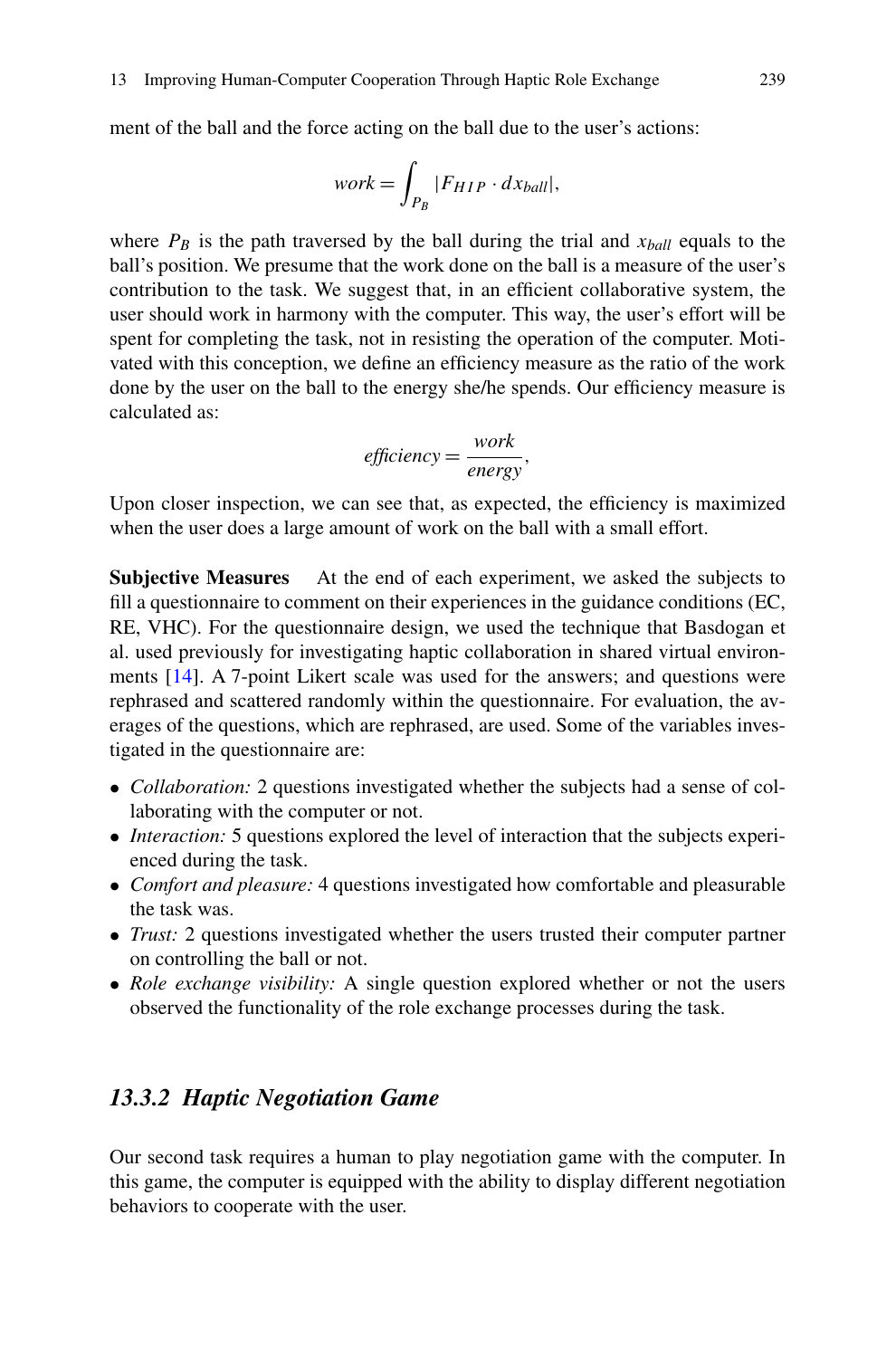

<span id="page-11-0"></span>Fig. 13.6 A screenshot of the Haptic Negotiation Game

### **Rules and Design Considerations**

On the screen, the user sees a road divided into 3 lanes (Fig. [13.6\)](#page-11-0). On the lefthand side, the computer player controls CIP (the green ball) to avoid obstacles and collects coins to increase its score. Likewise, on the right-hand side, the user controls HIP (the blue ball) to avoid obstacles and collect coins to increase her own score. The middle lane also has a coin which can be collected by the red ball—referred to as "the Ball" in the rest of the text. The position of the Ball is controlled by the subject and the computer together. As the players control their respecting interface points (IPs) in the horizontal plane, the obstacles scroll down the screen with a constant velocity.

Separate scores are calculated for the user and the computer. The user's score is calculated by summing up the values of coins that (s)he collects from the middle lane and from his/her own lane. The computer's score is calculated by summing up values of coins that it collects from the middle lane and from its own lane. The scores for each player can be seen on the left and right margins of the screen represented as bars that filled with coins collected by the users. When a coin is collected by the Ball, it gets awarded to both players and its value is added to the scores of both dyads. Since the Ball is controlled together by both players, they need to collaborate in order to ensure that the Ball collects the coins in the middle lane. However, certain layouts of the obstacles in the computer and human players' lanes may cause conflicting situations where collecting the coin in the middle lane necessarily requires one of the players to hit an obstacle, hence miss the coin in his/her/its own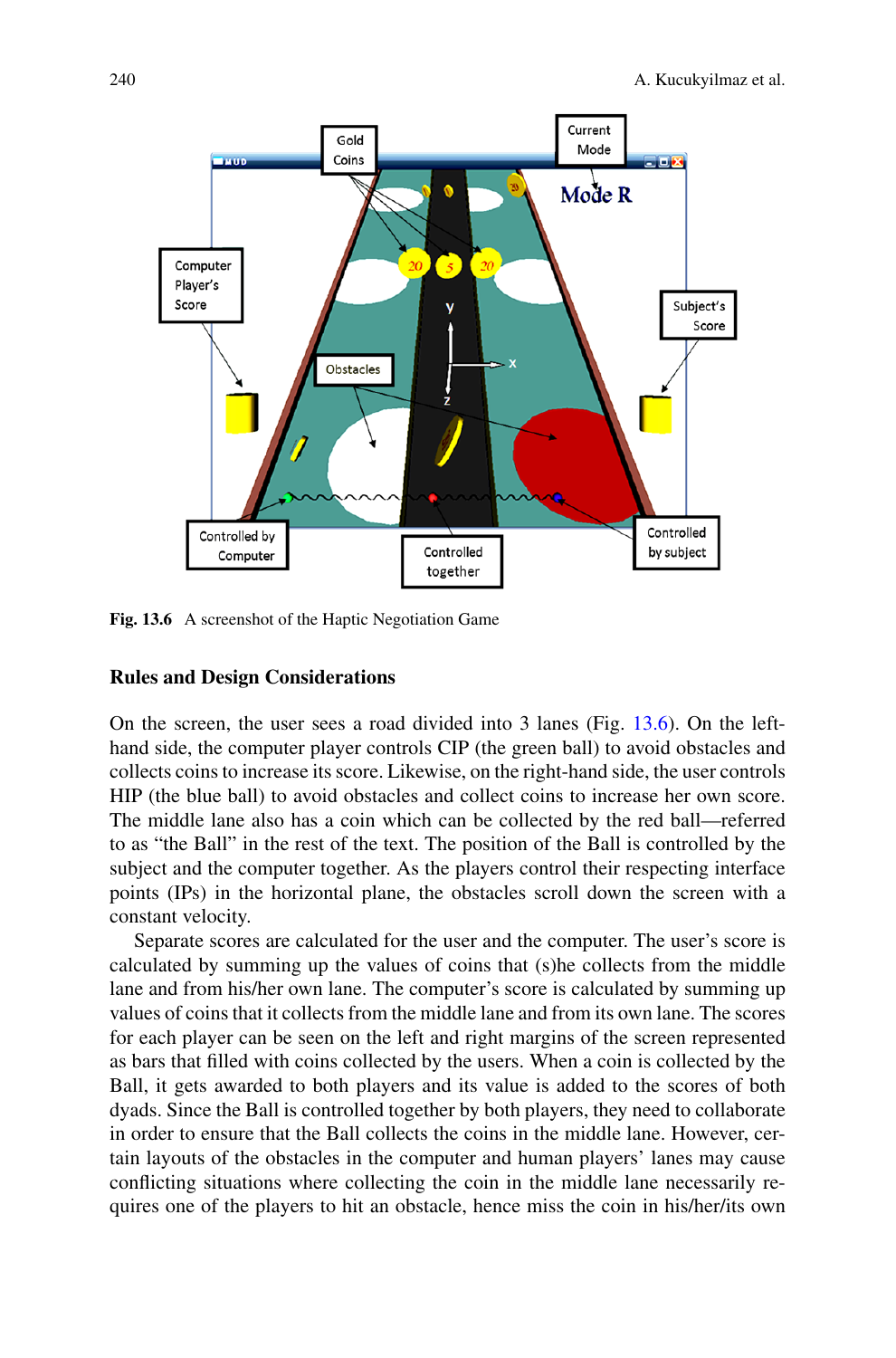

<span id="page-12-1"></span>**Fig. 13.7** The physics-based model for the haptic negotiation game. All interface points and the ball move on the same horizontal line, but for clarity, the ball is illustrated as if it falls behind the negotiated interface point

lane.<sup>[2](#page-12-0)</sup> By design, players can collect coins in their lanes, but they need to cooperate in order to have the coin in the middle be collected by the Ball if they want to obtain the score of the middle coin. Otherwise, their movements conflict with each other, and the Ball fails to collect the middle coin. In other words, this conflicting situation requires one of the players to concede and thus help the other to acquire his/her/its own coin.

The general negotiation model is modified as in Fig. [13.7.](#page-12-1) Apart from constraining the movements of HIP and CIP to the horizontal line, CIP is made to be affected also by external forces due to the potential field around the obstacles in addition to the attractive forces moving CIP to the predefined target points along the path. The potential field exerts a force inversely proportional to  $r^2$ , where r is the distance between the CIP and the obstacle, hence is used to assist the computer in avoiding the obstacles and reaching the predefined target points. It can be turned on and off according to the behavior assigned to the computer player.

<span id="page-12-0"></span>In order to better convey conflicting and cooperative behavior, we apply forces to the haptic device held by the user. We use the haptic channel for conveying the negotiation dynamics. Hence, the users feel the forces due to the Ball's deviation from the initial point, which is the center point of the middle lane. If the Ball moves to the right subsection belonging to the user's path, the user feels a leftward attractive force. On the contrary, when the ball passes to the computer player's side, then the user feels a rightward repulsive force. This haptic information signals a collaboration opportunity to the user, but if the user does not accommodate the computer player, a physical conflict occurs.

<sup>&</sup>lt;sup>2</sup>41 out of 45 obstacle combinations cause conflicting circumstances.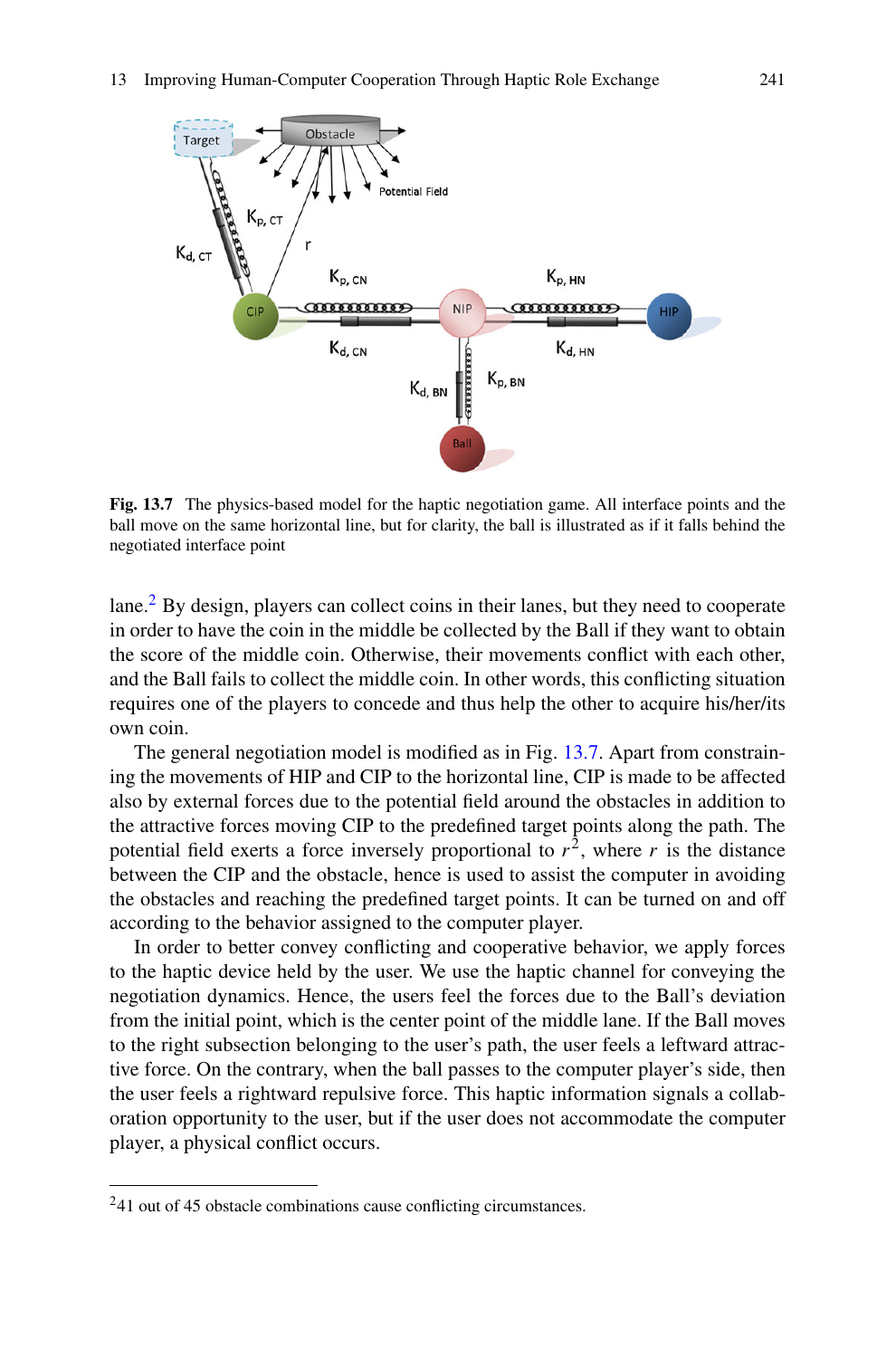### **Experimental Design**

A key issue in human-computer interaction is the communication of the affect between parties. Most work on the synthesis of affective cues have focused on the generation of custom tailored facial animations, displays, gaze patterns and auditory signals conveying affective state. Haptics, on the other hand, has been little explored in this context. Moreover, work on affect synthesis has focused mostly on the generation of the traditional set of six basic emotions  $[16]$  $[16]$ . With the second experiment, we focus on how haptic and audio-visual cues can be used to convey a specific set of negotiation behaviors that are accompanied by negotiation-related complex affective states. There are different classifications of the negotiation behaviors in the literature (e.g. [\[17](#page-25-7)]). However, we preferred to use broader definitions and implemented three negotiation behaviors, namely *concession*, *collaboration*, and *modified tit-for-tat* for the computer player:

**Concession** The computer player makes concessions for the benefit of the human. Specifically, the computer player's main goal is to let the Ball collect the coin in the middle lane. This movement allows the human to collect his/her own coin without any compromises. For several conditions that we defined, the computer chooses to concede and help the ball collect the coin in the middle lane. For every obstacle combination, the computer player makes a concession if the value of the coin that the Ball can collect is equal to or higher than its own coin's value. Additionally, the computer player evaluates the difference between the human's benefit and the cost of its concession. The human's benefit is the sum of the values of the coins that the Ball and HIP will collect, whereas the cost of the computer's concession is the value of the coin that it chooses not to collect. If the human's benefit outweighs the computer' cost, then the computer makes a concession. Lastly, the average value of the players' coins is calculated. If this value is less than the value of the coin that the Ball can collect, then the computer player makes a concession. If none of these conditions are met, the computer player ignores the human player, and collects its own coin.

**Competition** In competition, each party has its own interests which are conflicting with each other. The game theory literature considers the competitive negotiation as a win-lose type of negotiation  $[18]$  $[18]$ . We implemented the competitive computer player to value its interests more than it values those of the human player. In case of conflicts, the computer player tends to collect its own coin to increase its score. However, a result of this persistent, non-cooperative attitude, if both parties try to increase their individual utilities, they can miss some valuable opportunities since none of the parties will consider collecting the coin in the middle lane. The computer chooses to compete in two conditions. First, if the computer's coin is more valuable than the coin in the middle, the computer collects its own coin. Second, the computer player evaluates the benefit of making a concession. It weighs the amount of increase in its earnings relative to the value of the human's coin. Unless the incremental benefit exceeds HIP's earning, the computer player carries on collecting its own coin. If none of these conditions holds, then the computer player accommodates the human and helps the Ball to collect the coin in the middle lane.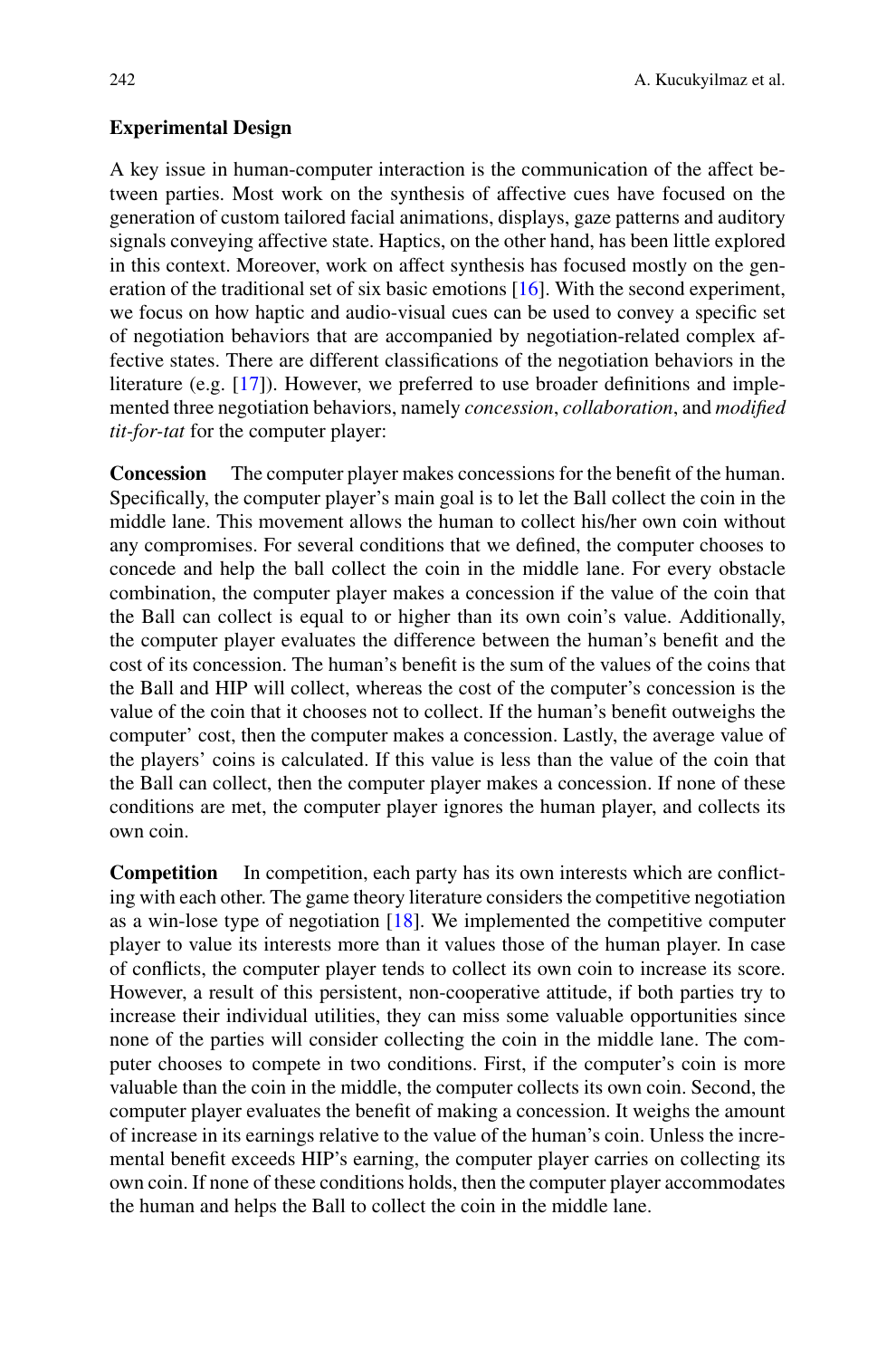**Modified Tit-for-Tat** Tit-for-tat is an effective strategy in game theory for the solution of the prisoner's dilemma problem. Tit-for-tat is a cooperative negotiation strategy. Guttman and Maes [\[18](#page-25-8)] classifies cooperative negotiation as a decisionmaking process of resolving a conflict involving two or more parties with nonmutually exclusive goals. We modified the classical tit-for-tat strategy by incorporating some conditions. Initially the computer player starts with a cooperating move. The computer player continues cooperation until the human player defects.<sup>[3](#page-14-0)</sup>

We investigated whether the subjects could differentiate between these negotiation behaviors or not. We also examined the subjects' perceptions on different playing strategies of the computer player. Moreover, we sought an indication of the effectiveness of different sensory modalities on the negotiation process. Finally, we evaluated the performances of the subjects on how effectively they could utilize these negotiation behaviors.

24 subjects (5 female, 19 male) participated in our experiment. Half of these subjects was tested under a visual and haptic feedback (VH) condition, and the remaining half was tested under a visual feedback only (V) condition. In each sensory feedback condition (V and VH), three negotiation behaviors (modes) were tested. There are six combinations for the ordering of three different negotiation behaviors. In order to eliminate the ordering effects, each combination was played by 2 different subjects. The subjects were informed about the existence of three different playing behaviors of the computer player, and were instructed to pay attention the computer's behavior in each mode.

Initially the subjects practiced with a test game (labeled Mode R), in which negotiation behaviors of the computer were randomized so that the subjects did not acquire prior knowledge about the negotiation behaviors. Afterwards, the actual experiment began and subjects played the game once in each behavior of the computer. While playing the game, subjects were not aware of the negotiation behavior the computer player adopted. While they were playing the game, they could only see a reference to the mode of the computer player, (e.g. Mode A, Mode B, or Mode C), on the screen. Finally, all 3 behaviors were displayed to the subjects in succession in order to enable them to compare the behaviours.

#### **Measures**

<span id="page-14-0"></span>**Quantitative Measures** We quantified the subjects' performance in terms of the utility of the game and the average force that the subjects feel through the haptic device. The utility of the game is calculated using the individual scores of the dyads, and the score obtained from the middle lane, which is interpreted as the joint score of the parties.

<sup>&</sup>lt;sup>3</sup>Defection of the human player means that he or she does not accommodate the computer player in keeping the Ball on its path.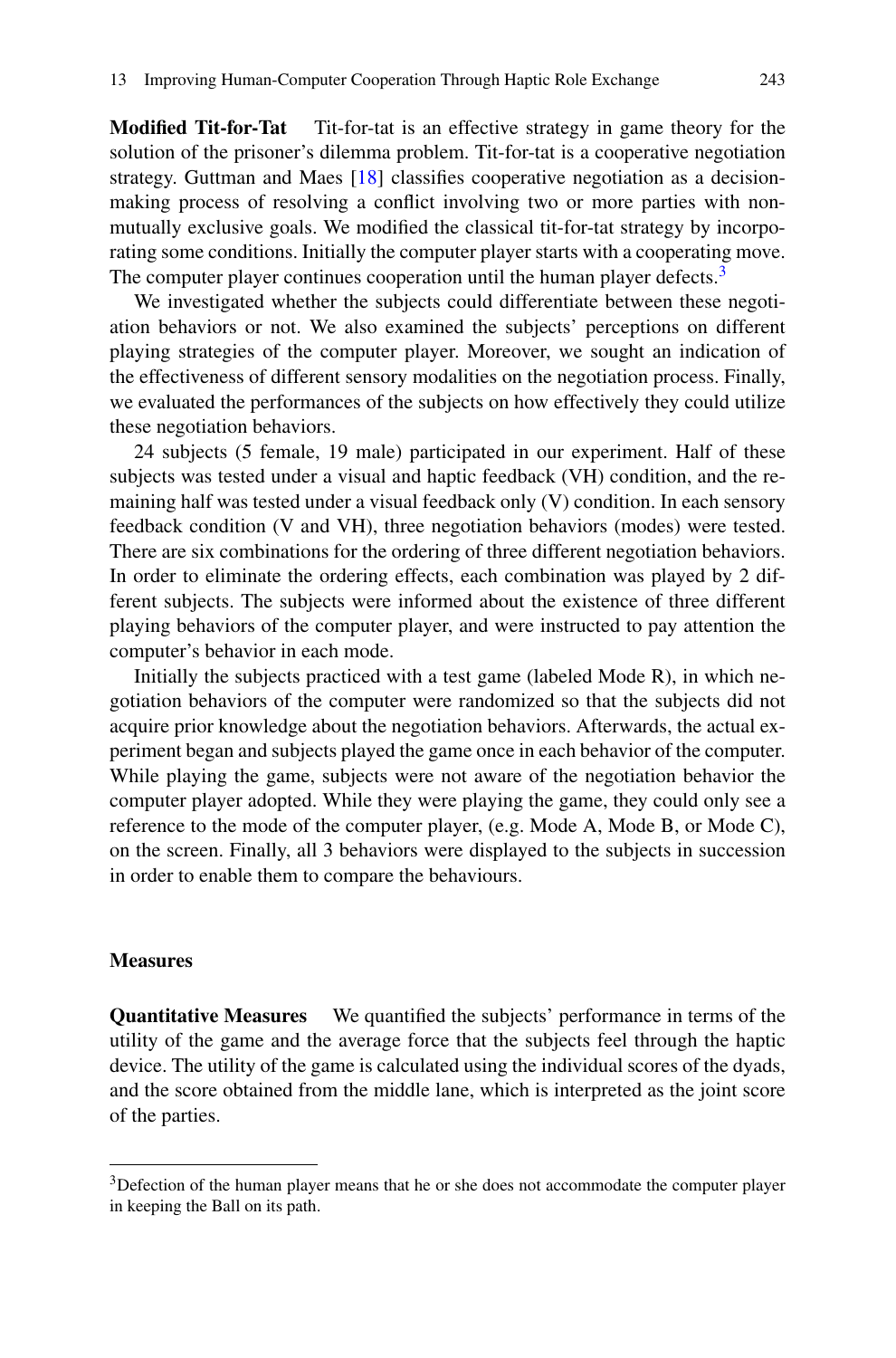The individual and overall utilities of the process for each negotiation behavior and feedback condition is calculated as follows:

Individual Utility = 
$$
\frac{\text{Achieved Individual Score}}{\text{Maximum Achievable Individual Score}}
$$
, (13.1)

<span id="page-15-3"></span><span id="page-15-2"></span>Overall Utility = 
$$
\frac{\sum \text{Achieved Individual scores}}{\text{Maximum Achievable Overall Score}}.
$$
 (13.2)

The average force that the users feel through the haptic device is calculated using the mass-spring-damper system between the interface points and is assumed to be the definitive indicator of the collaboration or the conflict between dyads.

**Subjective Evaluation** At the end of the experiment, subjects were asked to fill out a short questionnaire regarding their experience and the behavior of the computer player.[4](#page-15-1) The subjects answered 15 questions on a 7-point Likert scale, 7 of which were on personal information. A single question asked for user feedback and 7 questions were about the variables directly related to our investigation. Some of the questions were paraphrased, and asked again, but scattered randomly in the questionnaire. In evaluation, the averages of the responses to the questions that fall into the same category are considered. Questions were asked in four categories:

*Performance:* We asked the subjects to evaluate the computer player's and their own performance (1 question each).

- *Perceived Sense of Conflict and Collaboration:* We asked the subjects whether or not the subjects had a sense of conflict (2 questions) or collaboration (2 questions) with the computer.
- <span id="page-15-0"></span>*Effectiveness of Modalities:* We asked the subjects to rate the perceived effectiveness of the three modalities -audio, visual, and haptics—for helping them identify the behaviors of the computer player (1 question).

# **13.4 Results**

### *13.4.1 Haptic Board Game*

<span id="page-15-1"></span>This section summarizes the key results of the experiment conducted with the haptic board game.

#### **Quantitative Measures**

As mentioned in Sect. [13.3.1,](#page-9-0) in the haptic board game, task performance is quantified in terms of task completion time, penalized completion time, and the number of

<sup>&</sup>lt;sup>4</sup>For the questionnaire design, we adopted the technique that Basdogan [[14](#page-25-4)] used previously in shared virtual environments.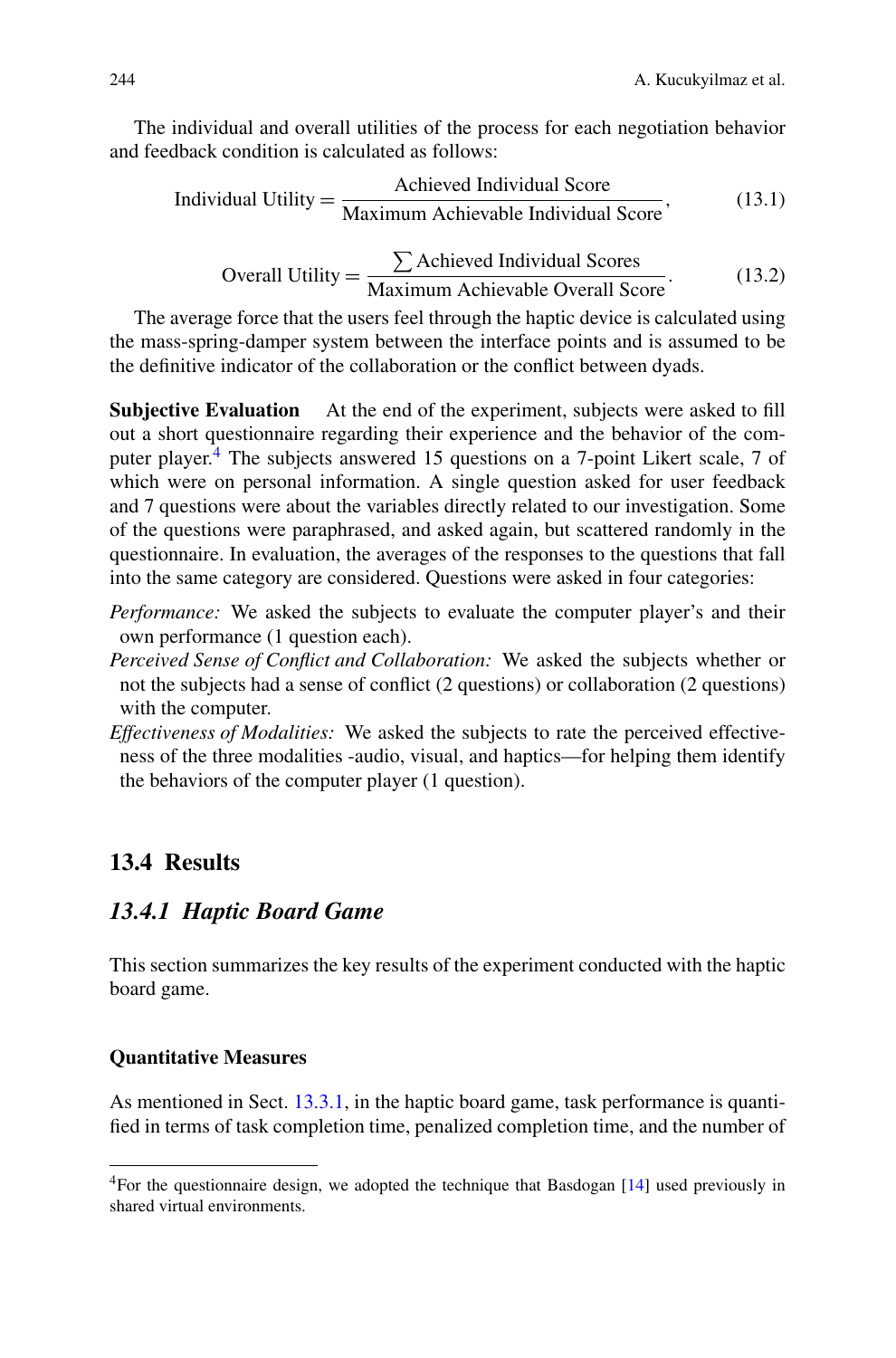<span id="page-16-0"></span>

faults during trials. For quantitative analysis, we utilized the data collected during the evaluation session. Even though NG was included in the experiment solely to get the users familiar with the system, the data acquired under NG is also presented for the sake of completeness.

Figure [13.8](#page-16-0) shows a comparison of the means of the conditions in terms of task completion time. Since the variance of completion time in no guidance condition is much higher than those in the other conditions, the comparison of the guidance conditions is included as a close-up in the upper right corner of the figure. Wilcoxon Signed-Rank Test indicates a statistically significant difference between NG and all three guidance condition in terms of completion time (*p*-value *<* 0*.*01). We observe that role exchange (RE and VHC) improves completion time when compared to NG and EC. The completion time in EC is observed to be significantly higher than it is in RE (*p*-value *<* 0*.*01), and no significant difference is observed between RE and VHC. Hence we conclude that although adding certain sensory cues (VCH) seems to increase the completion time, this time is still close to that in RE.

Figure [13.9](#page-17-0) illustrates the differences between the conditions in terms of penalized completion time. Again, due to the high variability in NG, a separate comparison of the guidance conditions is given as a close-up in the upper right corner of the figure. Penalized completion time in NG is significantly inferior than it is the other conditions ( $p$ -value  $< 0.01$ ), whereas it is the best in RE, followed by VHC and EC. Even though the differences is significant between EC and RE (*p*-value *<* 0*.*05), no other conditions exhibit significant differences among each other.

Finally, Fig. [13.10](#page-17-1) suggests that adding sensory cues on top of a role exchange mechanism (VHC condition) slightly increases the errors made by the user during the execution of the task. However, this increase is not statistically significant.

Along with the performance measures, we calculated the energy spent by the user in order to complete the task and the work done by him/her. Figure [13.11](#page-18-0) shows the mean values and the standard error of means for each condition. As expected, the users spent the largest amount energy under NG, when no guidance is available.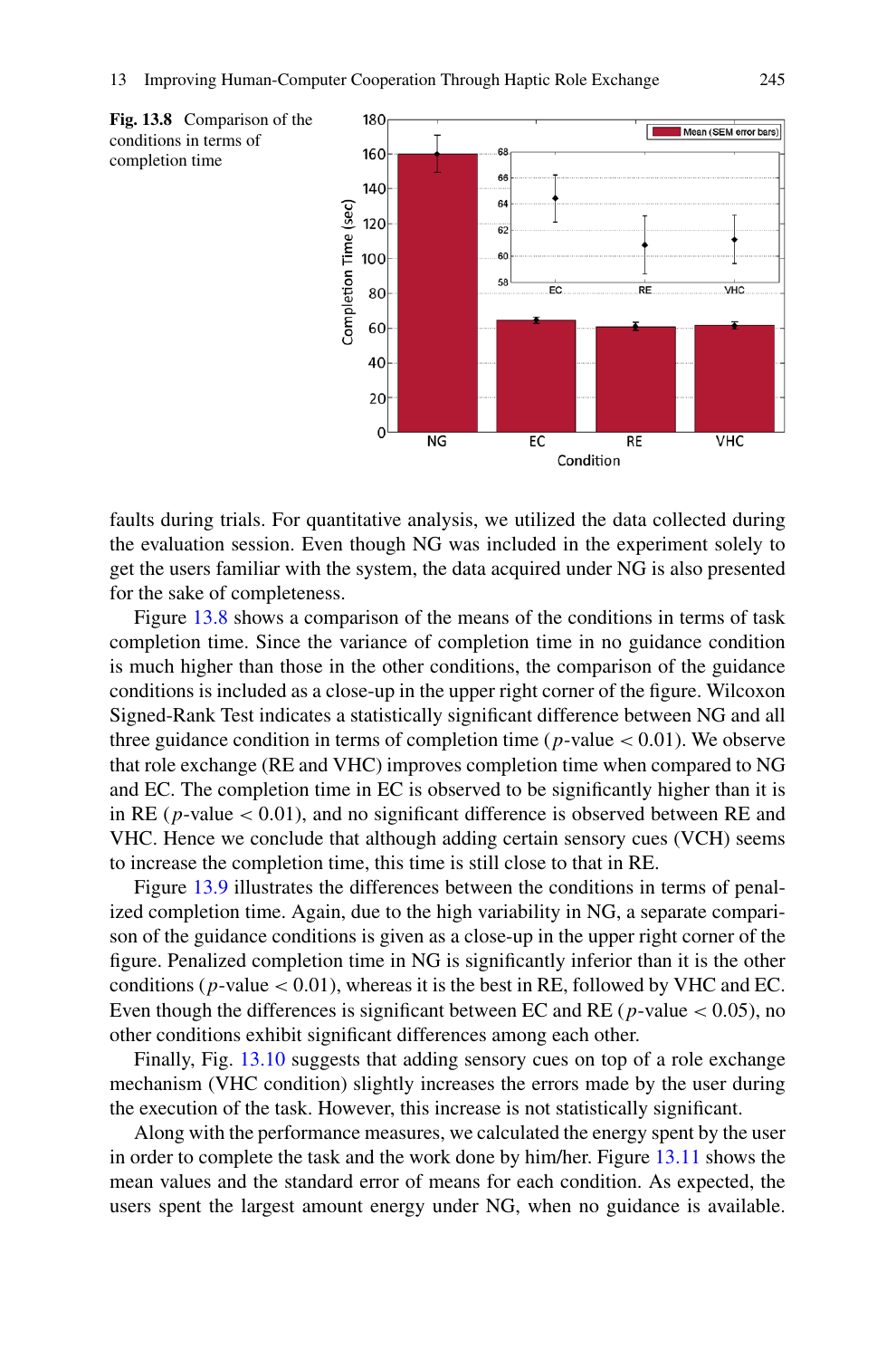

<span id="page-17-0"></span>

<span id="page-17-1"></span>**Fig. 13.10** Comparison of the number of faults in each condition

Wilcoxon Signed-Rank Test reveals that the energy requirement under NG is significantly higher than those under the guidance conditions (*p*-value *<* 0*.*001). The guidance conditions display no significant difference, however can be sorted in ascending order of the amount of energy that the users spend as EC, RE, and VHC.

Figure [13.12](#page-18-1) illustrates a comparison of the average work done by the user for completing the task under each condition. We observe that the work done by the user towards task completion is maximized in NG. On the contrary, the work done in EC is smaller than those in RE and VHC ( $p$ -value  $< 0.05$ ).

We defined efficiency as the ratio of work done by the user on the ball to the energy (s)he spends. Figure [13.13](#page-19-0) displays the average efficiencies of the users for each condition. The efficiency of users is low in NG probably because their control on the ball is not good. Note that the worst completion time and the greatest number of faults are made under this condition. We observe that the efficiency in EC is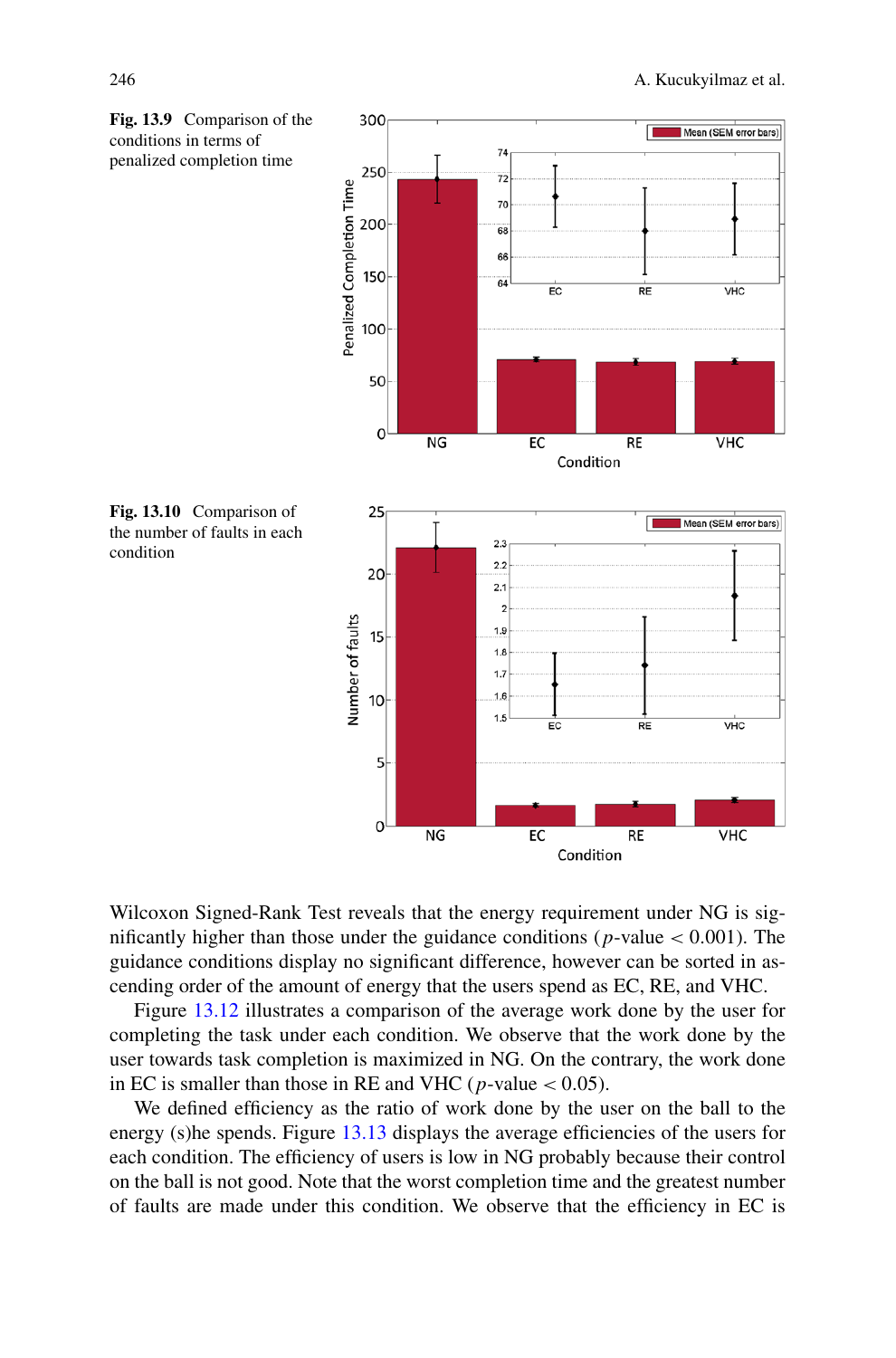45



<span id="page-18-0"></span>**Fig. 13.11** Comparison of the energy spent by the user

<span id="page-18-1"></span>the ball

also as low as it is in NG. On the other hand, the efficiencies under RE and VHC are significantly higher than the efficiencies under NG and EC (*p*-value *<* 0*.*005). We also observed a statistically significant difference between the efficiencies under RE and VHC ( $p$ -value  $<$  0.05), RE having the highest efficiency. As a result, we conclude that even though the energy spent by the users is low in EC, the users fail to do work on the ball. Instead they surrender to computer guidance and take less initiative in performing the task, which decreases their efficiency. On the other hand, the efficiencies in RE and VHC are high, indicating that the added effort is effectively used on the task.

Mean (SEM error bars)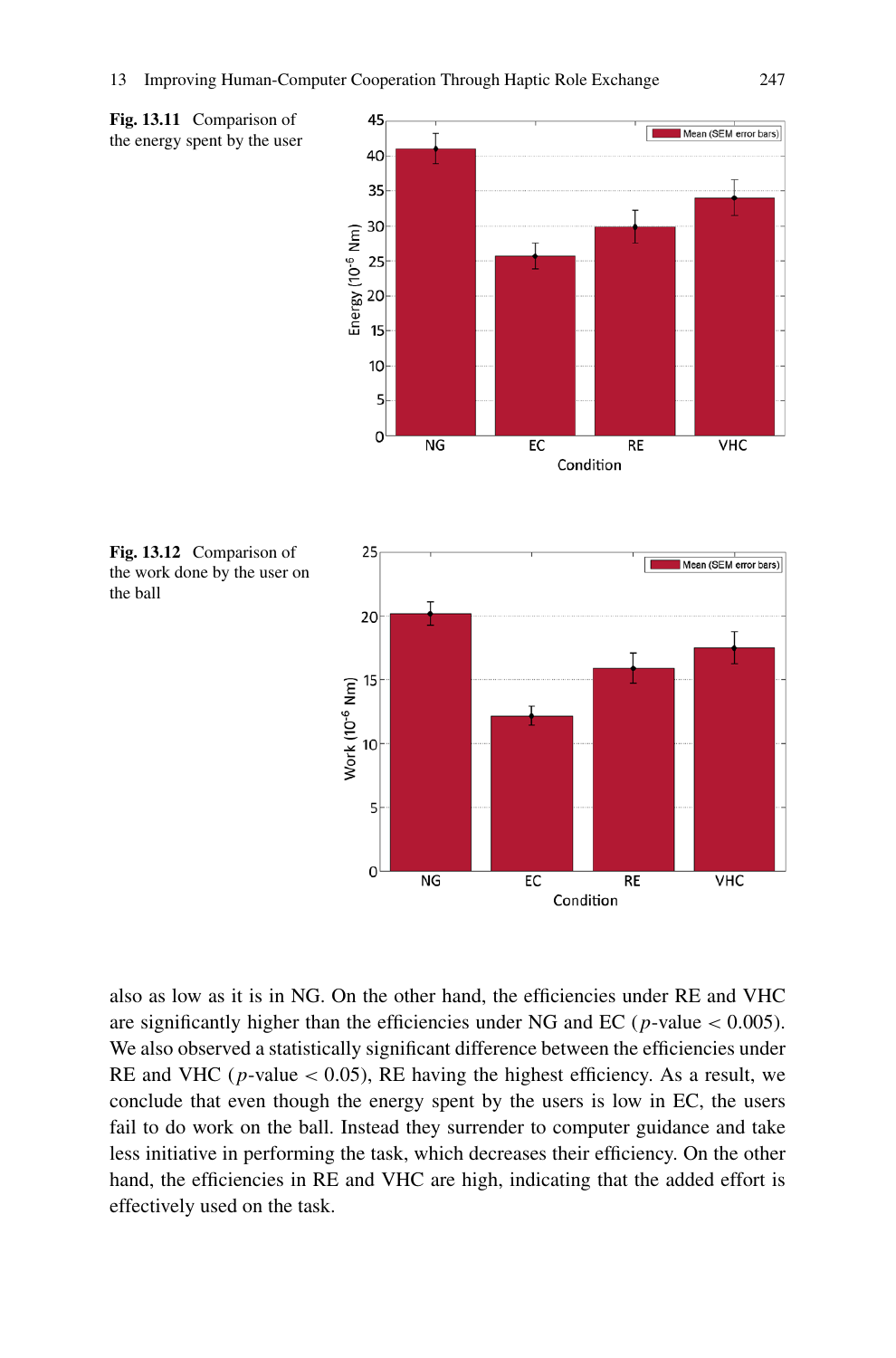

<span id="page-19-0"></span>

<span id="page-19-1"></span>

|                                                                                               | EC. | <b>RE</b> |  | <b>VHC</b>                                                                |  |
|-----------------------------------------------------------------------------------------------|-----|-----------|--|---------------------------------------------------------------------------|--|
|                                                                                               |     |           |  | Mean SD Mean SD Mean SD                                                   |  |
| Collaboration 4.2 <sup>ª</sup> 1.35 4.47 <sup>ª</sup> 1.14 5.01 <sup>b</sup> 0.86             |     |           |  |                                                                           |  |
| Interaction 4.12 <sup>ª</sup> 1.17 4.47 <sup>ª</sup> 0.87 4.84 <sup>b</sup> 0.67              |     |           |  |                                                                           |  |
| Comfort and pleasure 4.12 <sup>ª</sup> 1.04 4.32 <sup>ªb</sup> 0.91 4.62 <sup>b</sup> 0.93    |     |           |  |                                                                           |  |
|                                                                                               |     |           |  | Trust 4.18 <sup>ª</sup> 1.57 4.57 <sup>ª</sup> 1.47 5.2 <sup>b</sup> 0.92 |  |
| Role exchange visibility 3.27 <sup>ª</sup> 1.99 3.87 <sup>ª</sup> 2.03 4.67 <sup>b</sup> 1.56 |     |           |  |                                                                           |  |

### **Subjective Evaluation**

The subjective evaluation was done only for the guidance conditions EC, RE, and VHC. Table [13.2](#page-19-1) lists the means of the subjects' questionnaire responses regarding the evaluated variables. Pair-wise comparisons of the guidance conditions are obtained by Wilcoxon Signed-Rank Test using *p*-value *<* 0*.*05. Different letters in the superscripts indicate that the conditions bear significant differences for the corresponding variable.

The subjective evaluation results can be summarized as follows:

- *Collaboration:* Additional sensory cues significantly improve the sense of collaboration during the task when they are displayed to the user to indicate the control state.
- *Interaction:* Additional sensory cues significantly improve the interaction level of the task.
- *Comfort and pleasure:* When compared to an equal control condition, the users find the interface significantly more comfortable, enjoyable, and easier to perform, only if additional sensory cues are provided to them.
- *Trust:* A role exchange scheme lets the users trust in the computer's control during collaboration, such that they believe that it will move the ball correctly. This sense of trust is significantly higher when additional sensory cues are present.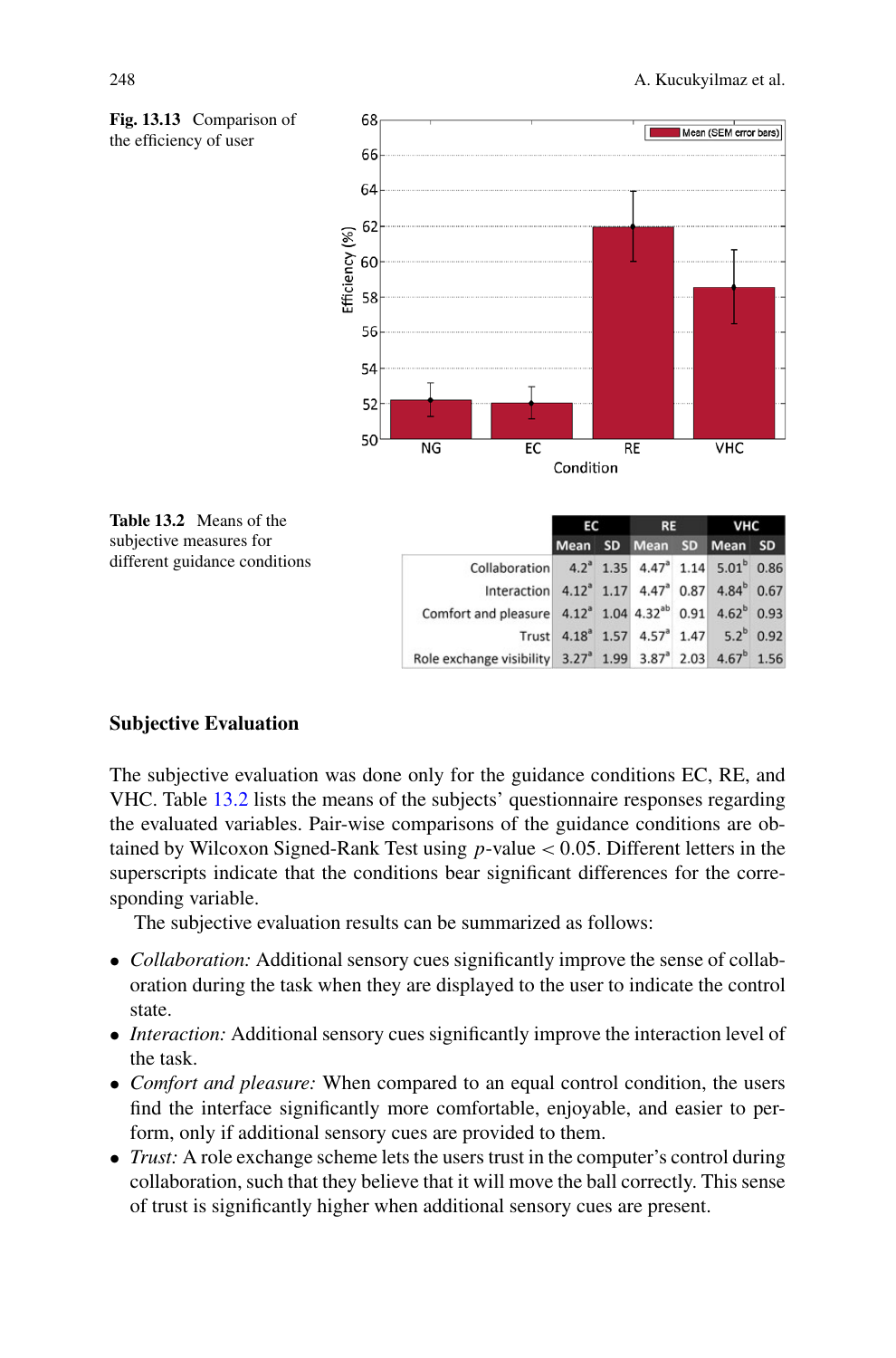<span id="page-20-0"></span>

**Fig. 13.14** Percentage of the individual utilities while normalized by the overall utility

• *Role exchange visibility:* Additional sensory cues make the role exchange process significantly more visible so that the users can track the current state of the system more successfully when these cues are present.

## *13.4.2 Haptic Negotiation Game*

This section presents the results of the experiment conducted with the haptic negotiation game.

#### **Quantitative Measures**

We investigated how humans interact with a computer that executes different negotiation strategies. We looked into whether the users can utilize any of those strategies in the haptic negotiation game or not. We also studied the role of haptic force feedback on these interactions. Hence, we computed the average force values that the users felt, as well as the individual and overall utilities of the process for each negotiation behavior with each feedback condition using [\(13.1](#page-15-2)) and [\(13.2\)](#page-15-3).

We observed differences between the individual utilities of the dyads while the computer player is playing with three different negotiation behaviors. As expected, in concession and competition, a single player's individual utility is favored. For example, the computer player making numerous concessions result in higher individual utility for the human user. Figure [13.14](#page-20-0) displays the utility percentages of the human and the computer players. In the figure, the joint utility of the dyads is marked as the ball's utility. Clearly, in concession, the computer player's utility is low since it continuously makes concessions to improve the human player's utility. In competition, the computer player focuses only improving its individual utility,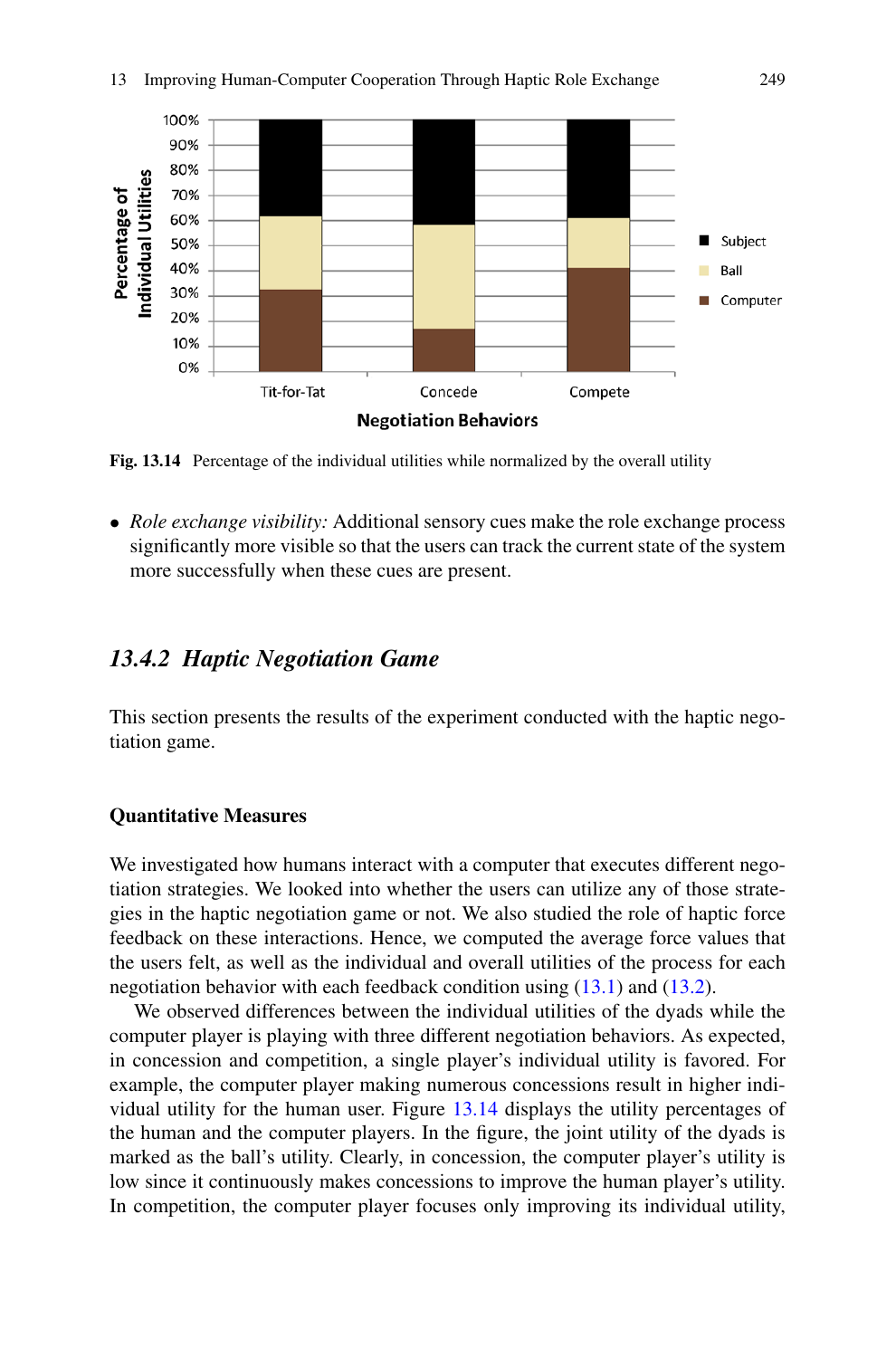

<span id="page-21-0"></span>**Fig. 13.15** Utility distribution of the subjects, their means and the ellipses showing the clustering of the different negotiation behaviors under VH condition. (Tft: tit-for-tat, Con: Concession, Com: Competition)

hence it impairs the utility of the human player and the joint utility. On the other hand, the tit-for-tat strategy favors the overall utility without sacrificing the individual utilities of the dyads. Hence, we observe a more uniform percentage distribution in both the players' and the joint utilities.

Figure [13.15](#page-21-0) displays the distributions of the individual utilities for each of the three negotiation behaviors. The utility values of the negotiation behaviors are clustered as shown in the figure, that clearly shows the distinction of achieved utility values as indicated by the dashed ellipsoids. The average utility value for each negotiation behavior is also shown in Fig. [13.15](#page-21-0), at the center of the enclosing ellipses. When we consider the distance between those average utilities to the achievable maximum utility value, we observe that the tit-for-tat strategy is the closest one to that value. This confirms that the dyads were able to utilize this strategy, and can achieve utility values which are closer to the ideal condition.

In order to test the effectiveness of force feedback on a negotiation framework, we calculated the average forces that are felt by the subjects in VH condition as plotted in Fig. [13.16](#page-22-0). We interpret the force felt by the user is an indication of the effort (s)he spends. Unsurprisingly, the competitive computer player required the human player to make the greatest effort. With this strategy, the human players faced conflicting situations most of the time, and due to these conflicts, higher force values were generated and fed back to the user. On the other hand, the concessive computer player accommodated the human player, and created fewer conflicts. As a result of this, the user, spending the least effort, felt a small force. Finally, the forces generated with the tit-for-tat strategy fell in between the other two strategies. Hence, we conclude that tit-for-tat provides a trade-off between the effort and the utility.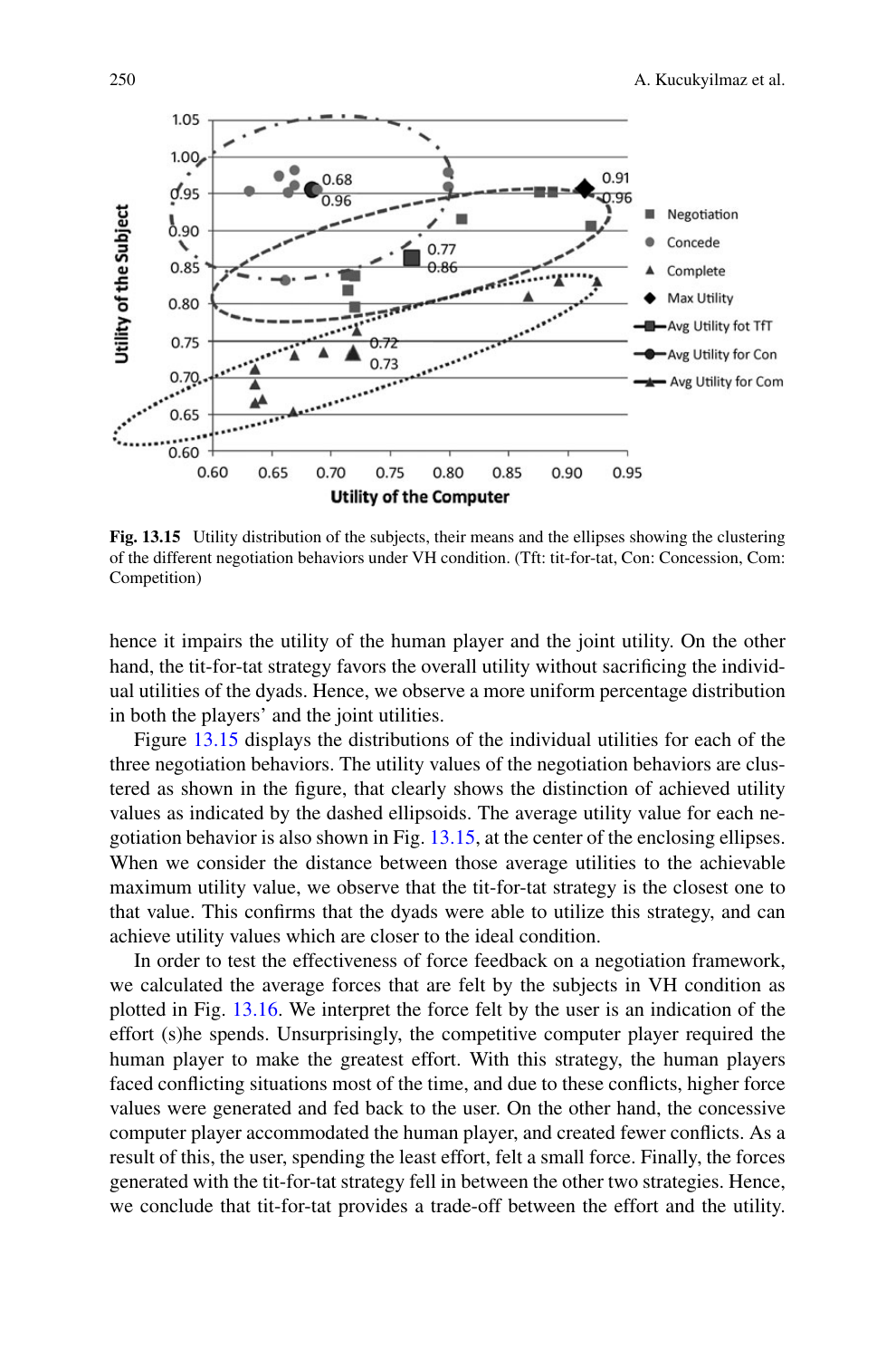<span id="page-22-0"></span>

<span id="page-22-1"></span>**Table 13.3** The means of the subjects' responses to the perceived sense of conflict and collaboration questions for each negotiation behavior and each sensory feedback condition. The significant differences are marked according to t-test results for *p*-value *<* 0*.*05

|                        |                   |                   |                | <b>VH</b>         |                     |               |  |
|------------------------|-------------------|-------------------|----------------|-------------------|---------------------|---------------|--|
|                        | <b>Tft</b>        | Con               | Com            | Tft               | Con                 | Com           |  |
| Sense of Conflict      | $3.46^{a}$        | 2.92 <sup>a</sup> | $5.62^{\circ}$ | 4.33 <sup>a</sup> | $1.38^\circ$        | $6.5^{\circ}$ |  |
| Sense of Collaboration | 5.04 <sup>a</sup> | $5.46^{b}$        | $3.50^{\circ}$ | $4.54^{\circ}$    | $6.67$ <sup>a</sup> | $1.67^e$      |  |

In other words, with a little more effort made by two parties, they can maximize the overall utility of the application. Our analysis is in line with the assumptions presented in the negotiation literature, hence indicate that the negotiation behaviors have been successfully implemented in the haptic negotiation game.

#### **Subjective Evaluation**

The subject's responses to (a) self success, (b) computer player's success (c) perceived sense of conflict, (d) perceived sense of collaboration, and (e) effectiveness of modalities are used as variables to evaluate the statistical significance of the differences between negotiation behaviors.

Our results show that the subjects can successfully differentiate between the behaviors of the computer. Table [13.3](#page-22-1) shows the means and significant differences between negotiation behaviors under V and VH, obtained by t-test using *p*-value *<* 0*.*05. Significant differences for a variable are indicated by different letters in the superscripts. We observed that all variables exhibit a clear distinction between the negotiation behaviors, when visual and haptic feedback is presented simultaneously (VH). In both V and VH conditions, the subjects were successful at identifying the collaborative and conflicting characteristics of the computer player. We observe that there is a clear distinction for all the behaviors in VH. However, under V, there are cases where significant differences cannot be observed between the negotiation behaviors. For example, the subjects could not differentiate between the tit-for-tat and the concession behavior when evaluating how much the computer player was working against them (*p*-value *<* 0*.*05). These results evidently suggest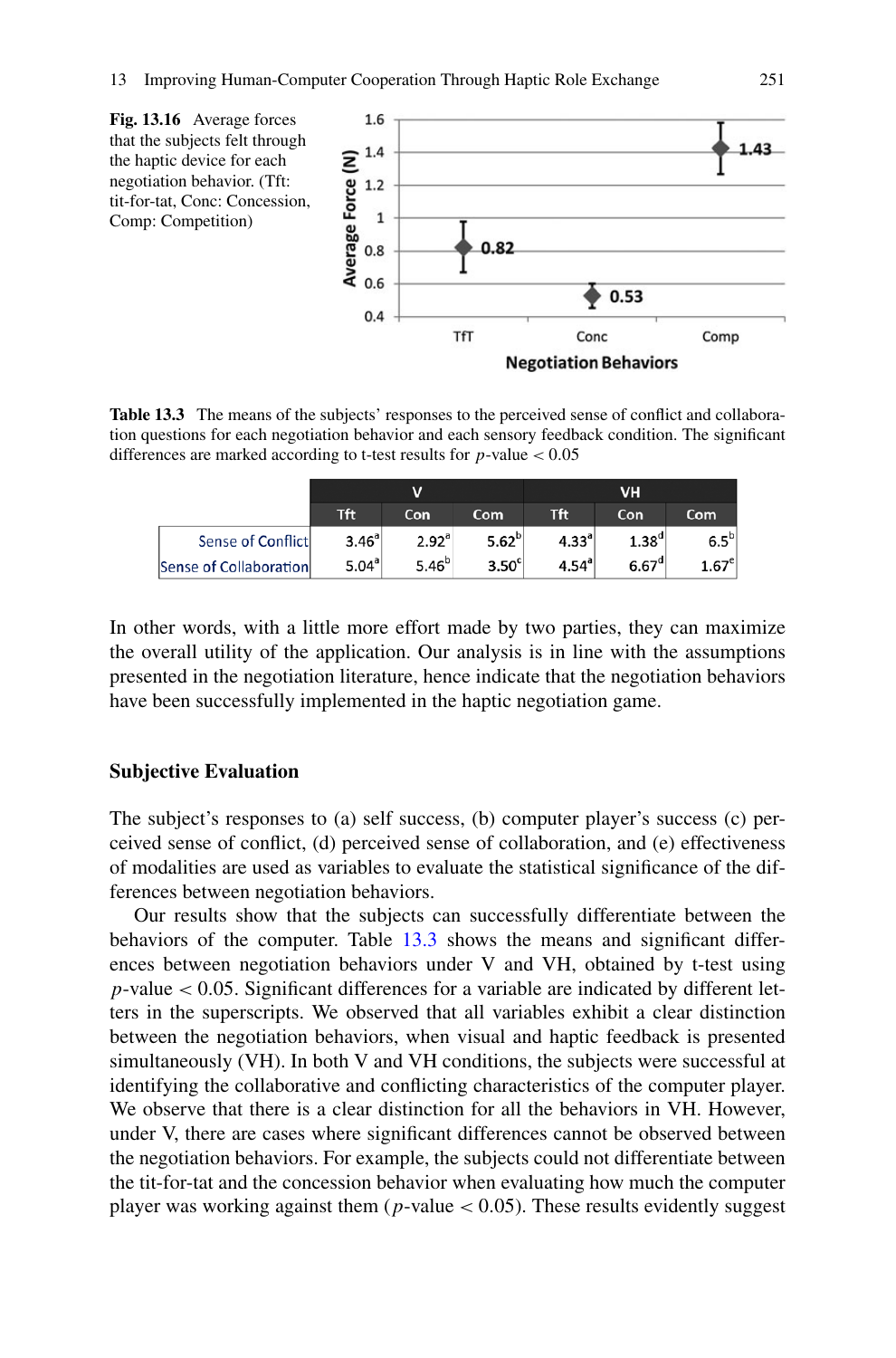<span id="page-23-1"></span>**Table 13.4** The means of the subjects' responses to the perceived sense of success questions for each negotiation behavior and each sensory feedback condition. The significant differences are marked according to t-test results for *p*-value *<* 0*.*05

|                    |                   |                   |                | <b>VH</b>          |                   |                |  |
|--------------------|-------------------|-------------------|----------------|--------------------|-------------------|----------------|--|
|                    | Tft               | Con               | Com            | Tft                | Con               | Com            |  |
| Self Success       | 6.00 <sup>a</sup> | 6.42 <sup>b</sup> | $5.25^{\circ}$ | 6.42 <sup>ad</sup> | 6.83 <sup>d</sup> | $5.58^{\circ}$ |  |
| Computer's Success | 5.00 <sup>a</sup> | $4.17^{b}$        | $5.42^a$       | $3.92^{a}$         | $2.83^{b}$        |                |  |

that the subjects experienced and identified the diversity of the computer player's negotiation behaviors, especially under the VH condition.

We also observed that the subjects' perceptions of the computer player's performance were not statistically significant between the tit-for-tat and the competitive behavior ( $p$ -value  $\lt$  0.05). Likewise, the subjects could not perceive a significant difference between their own performances in tit-for-tat and the concessive behavior under VH (see Table [13.4](#page-23-1)).

<span id="page-23-0"></span>Finally, we examined how effectively the three modalities support the subjects to differentiate between the behaviors of the computer player. In VH condition, the effectiveness of haptic feedback is found to be superior to the audio and the visual channels. Subjects rated the effectiveness of the haptic channel with an average score as high as 6.33, whereas they rated the visual and audio channels respectively with 5.25 and 2.25, respectively. The difference between these scores display statistical significance between the haptic and the other two feedback modalities (*p*-value *<* 0*.*05) according to Mann-Whitney U-Test. Hence, the haptic feedback proves to be an effective initiator for the subjects to comprehend the cues of their negotiation with the computer player.

### **13.5 Conclusions**

Haptic human-computer cooperation has applications in entertainment, teleoperation, and training domains. As such applications are becoming common, a need to develop more sophisticated interaction schemes between a human operator and a computer emerged. The proposed research lays foundations for a natural and human-like cooperation scheme by examining the interaction dynamics between the parties. This chapter reports the results of two experiments conducted to examine the possible usage of a dynamic role exchange mechanism and a haptic negotiation framework to enable and improve human-computer cooperation in a virtual environment.

The proposed negotiation model can be used to realize decision making and negotiation. This model is tested through two cooperative games to display collaboration and conflicts between the parties. We developed a set of scales for objective and subjective evaluation of the users in these games. The results suggest that the negotiation model can be used (1) as a role exchange mechanism and (2) to enable negotiation between the parties and assign different behaviors to the computer. This model, when used as a role exchange mechanism in a dynamic task,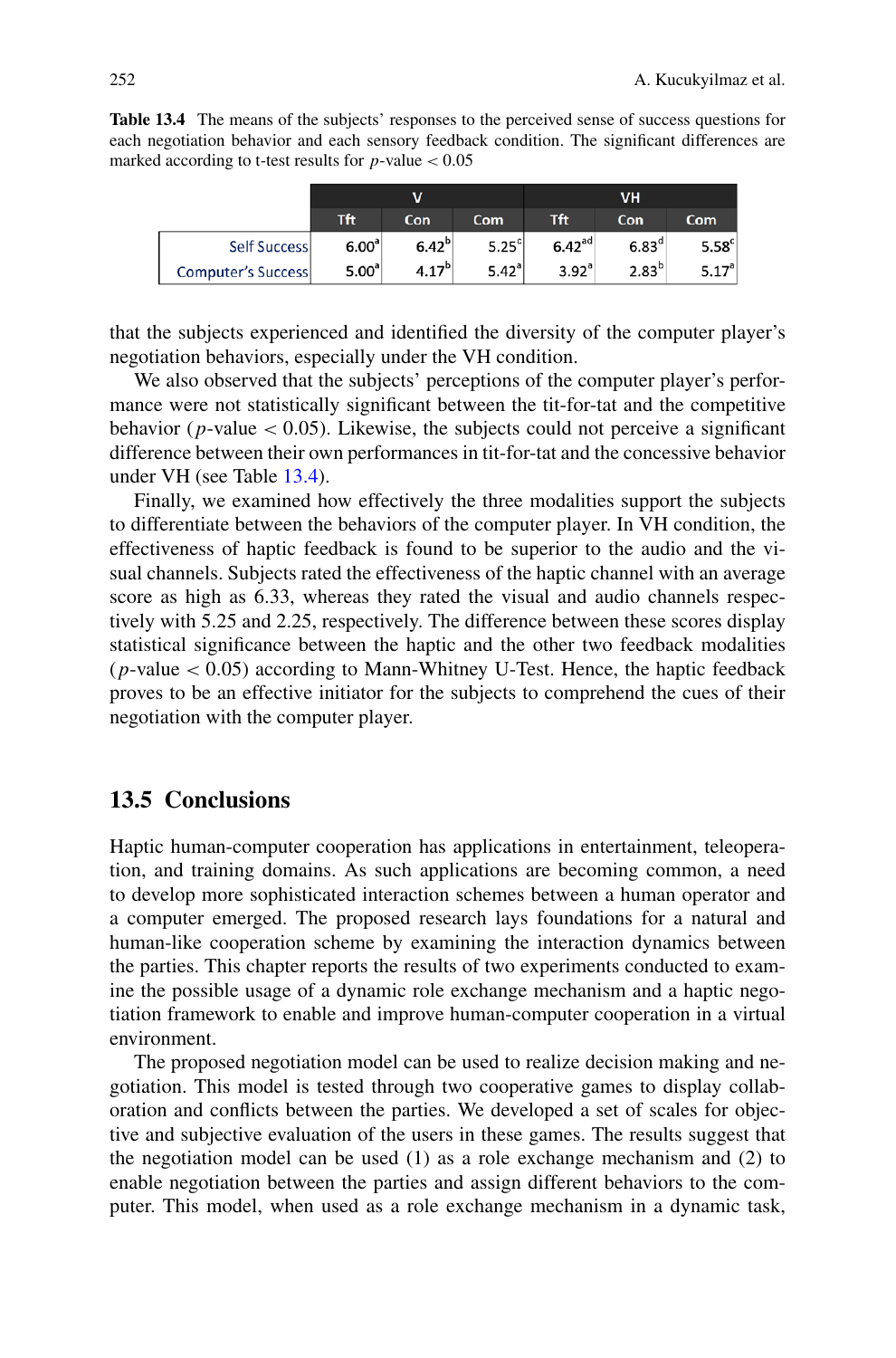increases the task performance and the efficiency of the users. It also provides a natural and seamless interaction between the human and the computer, improving collaborative and interactive aspects of the task. The same mechanism can be used to display negotiation related affective states. We showed that the addition of haptic cues provides a statistically significant increase in the human-recognition of these machine-displayed affective cues. If the same affective cues are also recognized by the computer, then more user-specific cooperation schemes compensating for the weaknesses of the human operator can be developed. Also, we showed that, certain negotiation strategies, such as tit-for-tat, generate maximum combined utility for the negotiating parties while providing an excellent balance between the work done by the user and the joint utility.

<span id="page-24-1"></span><span id="page-24-0"></span>As a future work, we will explore the utility of statistical learning models to investigate certain classifications for the human user and extract behaviours for the computer that works best for each human class. These ideas can further be extended to realize the haptic version of the Turing test, where the computer will be programmed to mimic the haptic interactions between two human beings.

### <span id="page-24-3"></span><span id="page-24-2"></span>**References**

- 1. Sheridan, T.B.: Telerobotics, Automation, and Human Supervisory Control, p. 393. MIT Press, Cambridge (1992)
- <span id="page-24-4"></span>2. O'Malley, M.K., Gupta, A., Gen, M., Li, Y.: Shared control in haptic systems for performance enhancement and training. J. Dyn. Syst. Meas. Control **128**(1), 75–85 (2006). doi:[10.1115/1.2168160](http://dx.doi.org/10.1115/1.2168160)
- <span id="page-24-5"></span>3. Crandall, J.W., Goodrich, M.A.: Experiments in adjustable autonomy. In: IEEE International Conference on Systems, Man, and Cybernetics, vol. 3, pp. 1624–1629 (2001). doi:[10.1109/ICSMC.2001.973517](http://dx.doi.org/10.1109/ICSMC.2001.973517)
- <span id="page-24-6"></span>4. Sierhuis, M., Bradshaw, J.M., Acquisti, A., van Hoof, R., Jeffers, R., Uszok, A.: Human-agent teamwork and adjustable autonomy in practice. In: Proceedings of the Seventh International Symposium on Artificial Intelligence, Robotics and Automation in Space (I-SAIRAS) (2003)
- <span id="page-24-7"></span>5. Nudehi, S.S., Mukherjee, R., Ghodoussi, M.: A shared-control approach to haptic interface design for minimally invasive telesurgical training. IEEE Trans. Control Syst. Technol. **13**(4), 588–592 (2005). doi[:10.1109/TCST.2004.843131](http://dx.doi.org/10.1109/TCST.2004.843131)
- 6. Reed, K.B., Peshkin, M.A.: Physical collaboration of human-human and human-robot teams. IEEE Trans. Haptics **1**(2), 108–120 (2008). doi[:10.1109/TOH.2008.13](http://dx.doi.org/10.1109/TOH.2008.13)
- <span id="page-24-8"></span>7. Stefanov, N., Peer, A., Buss, M.: Role determination in human-human interaction. In: WHC '09: Proceedings of the World Haptics 2009—Third Joint EuroHaptics conference and Symposium on Haptic Interfaces for Virtual Environment and Teleoperator Systems, Washington, DC, USA, pp. 51–56. IEEE Computer Society, Los Alamitos (2009). doi:[10.1109/WHC.2009.4810846](http://dx.doi.org/10.1109/WHC.2009.4810846)
- 8. Groten, R., Feth, D., Peer, A., Buss, M.: Shared decision making in a collaborative task with reciprocal haptic feedback—an efficiency-analysis. In: IEEE International Conference on Robotics and Automation (ICRA), pp. 1834–1839 (2010). doi:[10.1109/ROBOT.2010.](http://dx.doi.org/10.1109/ROBOT.2010.5509906) [5509906](http://dx.doi.org/10.1109/ROBOT.2010.5509906)
- 9. Groten, R., Feth, D., Klatzky, R., Peer, A., Buss, M.: Efficiency analysis in a collaborative task with reciprocal haptic feedback. In: IROS'09: Proceedings of the 2009 IEEE/RSJ International Conference on Intelligent Robots and Systems, Piscataway, NJ, USA, pp. 461–466. IEEE Press, New York (2009)